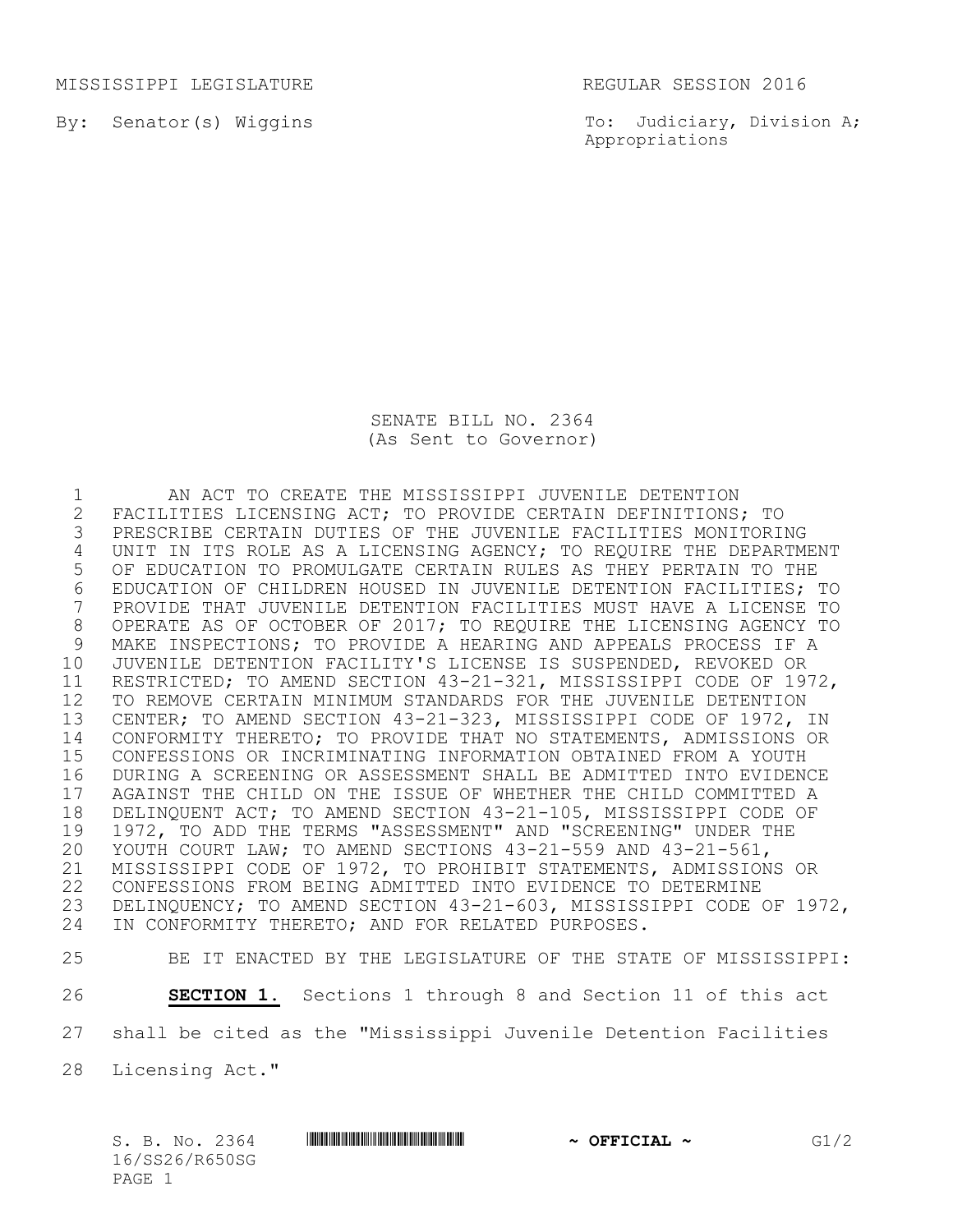**SECTION 2.** The purpose of this act is to protect and promote the health and safety of the children who are detained in juvenile detention centers in this state by providing for the licensing of juvenile detention facilities to assure that certain minimum standards are maintained.

 **SECTION 3.** As used in this act, the following words shall have the following meanings:

 (a) "Facility administrator" means the principal official of the facility.

 (b) "Facility staff" means all employees of the facility who are under the supervision of the facility administrator.

 (c) "Juvenile detention facility" and "facility" are synonymous and each means a secure facility that house children who are charged with a delinquent act as defined in Section  $44 \quad 43 - 21 - 105$  (j).

 (d) "Licensing agency" means the Juvenile Facilities Monitoring Unit of the Department of Public Safety.

 **SECTION 4.** (1) The licensing agency shall have the following powers and duties, in addition to the other duties prescribed by law:

 (a) To adopt the licensing standards set forth by the Juvenile Detention and Alternatives Taskforce's 2014 report;

16/SS26/R650SG PAGE 2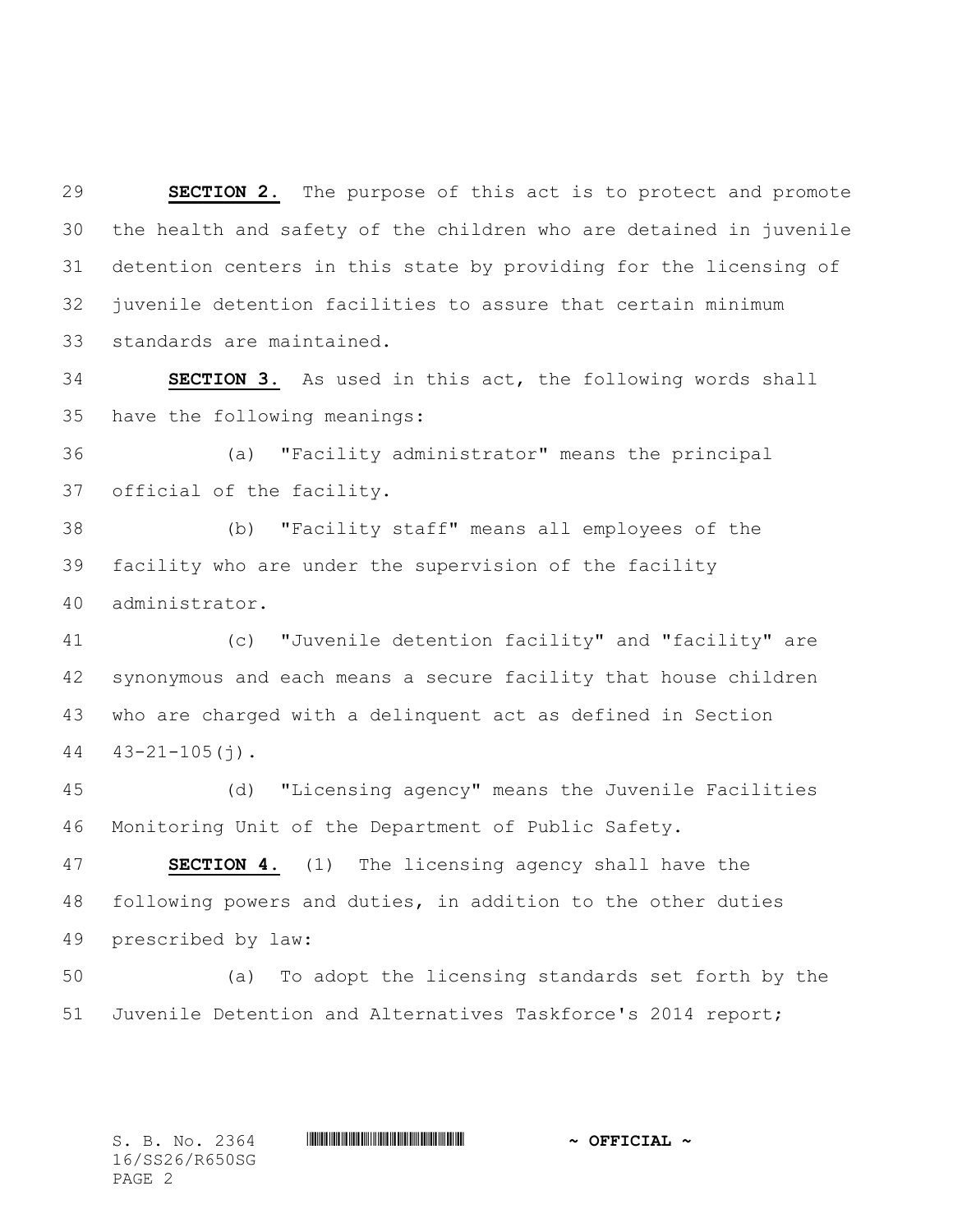(b) To promulgate future rules and regulations concerning the licensing and regulation of juvenile detention facilities;

 (c) To issue, deny, suspend, revoke, restrict, or otherwise take disciplinary action against juvenile detention facilities;

 (d) To provide the training required by the rules and regulations promulgated by the licensing agency to all facility administrators and facility staff; and

 (e) To have such other powers as may be required to carry out the provisions of this act.

 (2) The licensing agency shall require a criminal records background check and a child abuse registry check for all facility administrators and facility staff of a juvenile detention facility. The Department of Human Services has the authority to disclose to the licensing agency any potential applicant whose name is listed on the Child Abuse Central Registry or has a pending administrative review. That information shall remain confidential.

 (3) The licensing agency shall have the authority to exclude individuals or entities for prospective or current employment on the basis of a particular crime or crimes or a substantiated finding of child abuse or neglect.

 (4) Information in the possession of the licensing agency concerning the license of a juvenile detention facility may be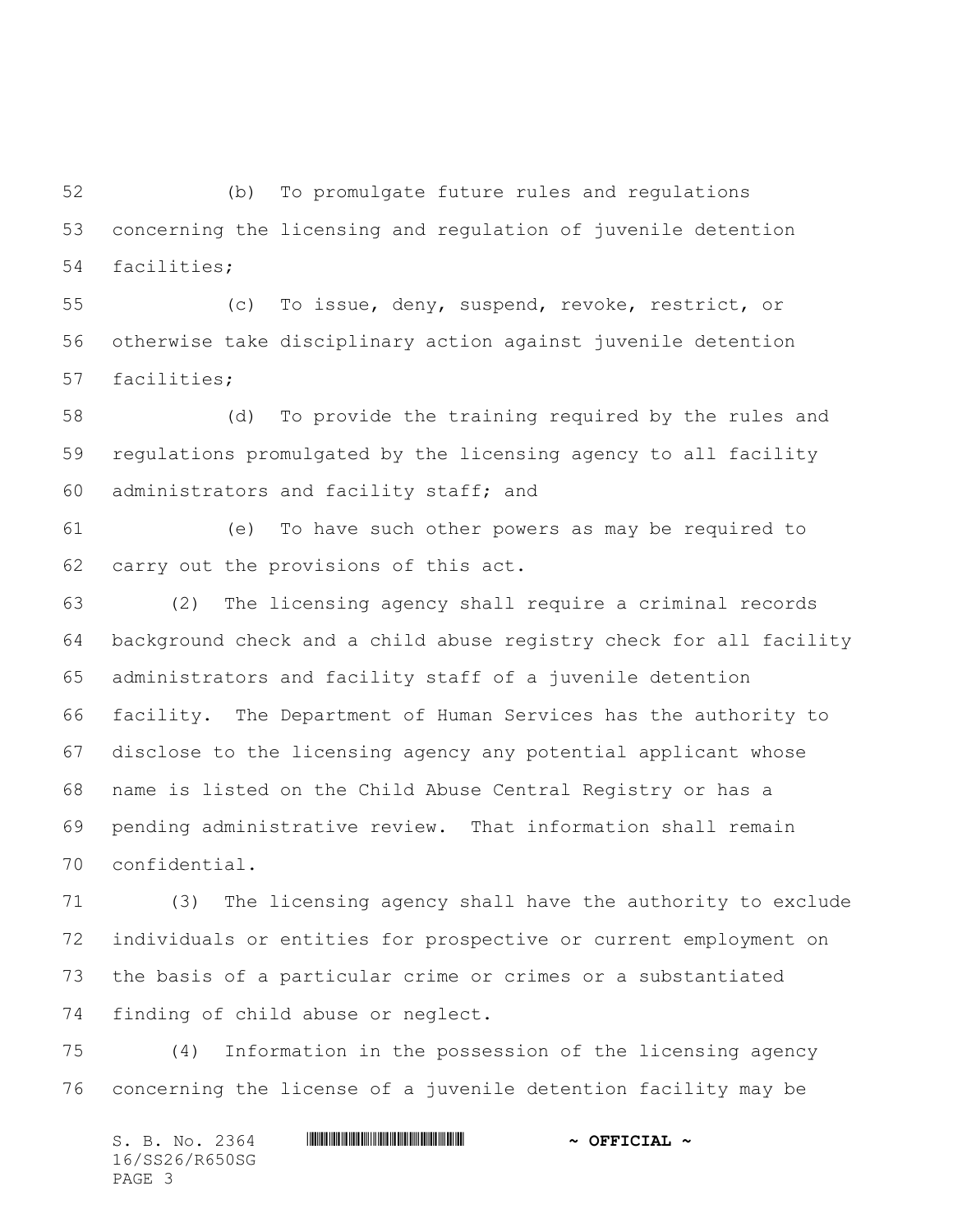disclosed to the public, but the information shall not be disclosed in a manner that would identify children detained in the facility. Nothing in this section affects the agency's authority to release findings of investigations into allegations of abuse under either Section 43-21-353(8) or Section 43-21-257.

 (5) The Mississippi Department of Education is responsible for promulgating rules and regulations related to the education of all children housed in a juvenile detention facility. The Mississippi Department of Education must conduct inspections of the facility's educational services at least annually or more 87 often as deemed necessary. After each inspection, the department must provide the licensing agency with its determination of the facility's compliance with the education provisions. The licensing agency shall use the information in its determination of the facility's eligibility for licensure.

 **SECTION 5.** Beginning October 1, 2016, the licensing agency shall conduct mock reviews of all juvenile detention facilities and determine what, if any, issues exist that may prevent licensure pursuant to the adopted rules and regulations. From and after October 1, 2017, no county or state entity shall establish, own, operate, and maintain a juvenile detention facility without a license issued under this act.

 **SECTION 6.** A license issued under this act must be renewed every two (2) years.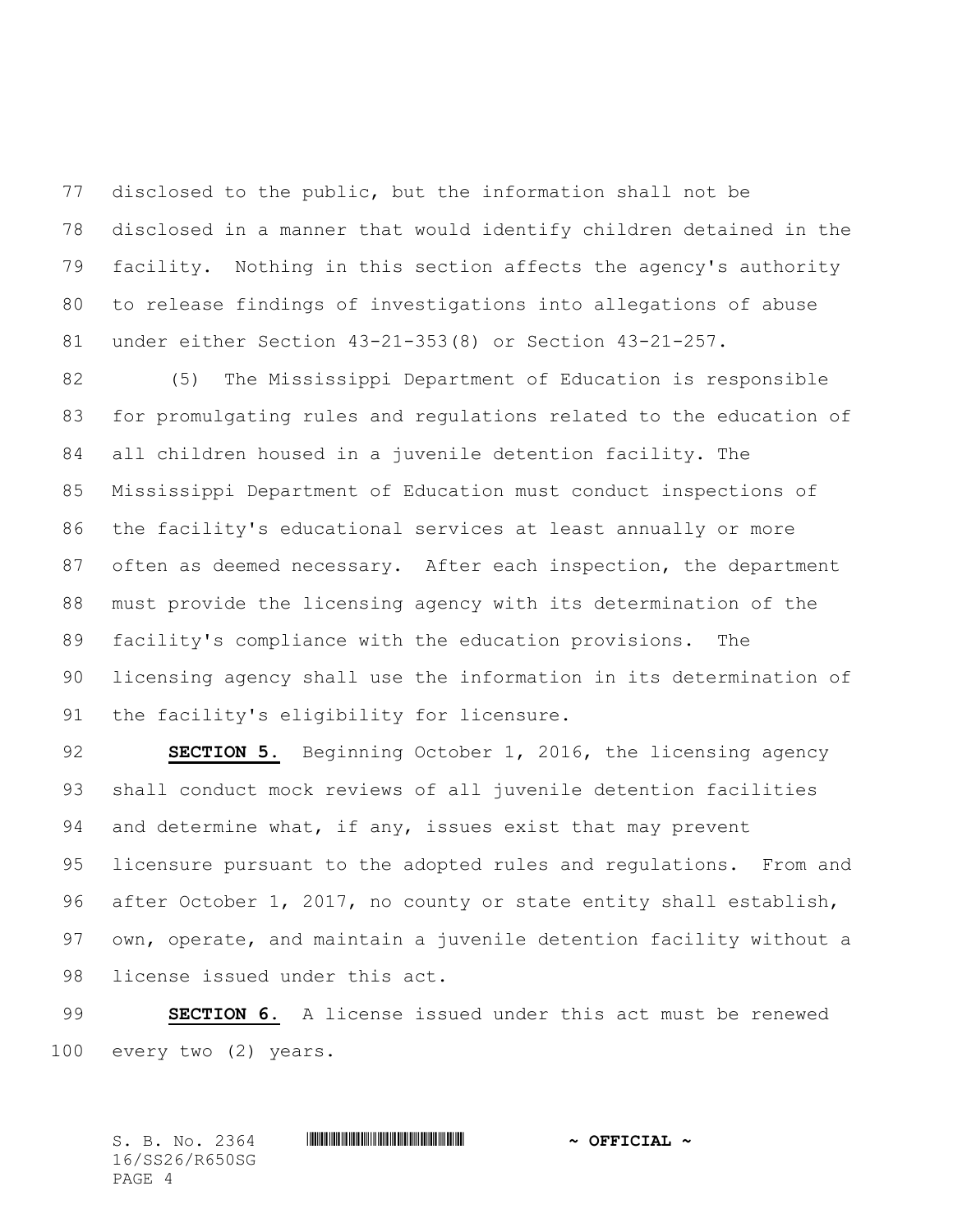**SECTION 7.** The licensing agency shall make inspections to determine ongoing compliance with the laws and regulations governing the licensure of juvenile detention facilities. Inspections shall be made at least twice a year, but additional inspections may be made as often as deemed necessary by the licensing agency. The licensing agency is not required to provide any notice to the facility before making an inspection.

 **SECTION 8.** (1) The licensing agency may deny or refuse to renew a license for any of the reasons set forth in subsection (3) of this section.

 (2) Before the licensing agency may deny or refuse to renew a license, the county or contractor operating the juvenile detention facility is entitled to a hearing before the director of the licensing agency in order to show cause why the license should not be denied or should be renewed.

 (3) The licensing agency may suspend, revoke, or restrict the license of any juvenile detention center upon one or more of the following grounds:

 (a) Fraud, misrepresentation or concealment of material facts;

 (b) Violation of any of the provisions of this act or any of the regulations governing the licensing and regulation of 123 juvenile detention facilities promulgated by the licensing agency;

16/SS26/R650SG PAGE 5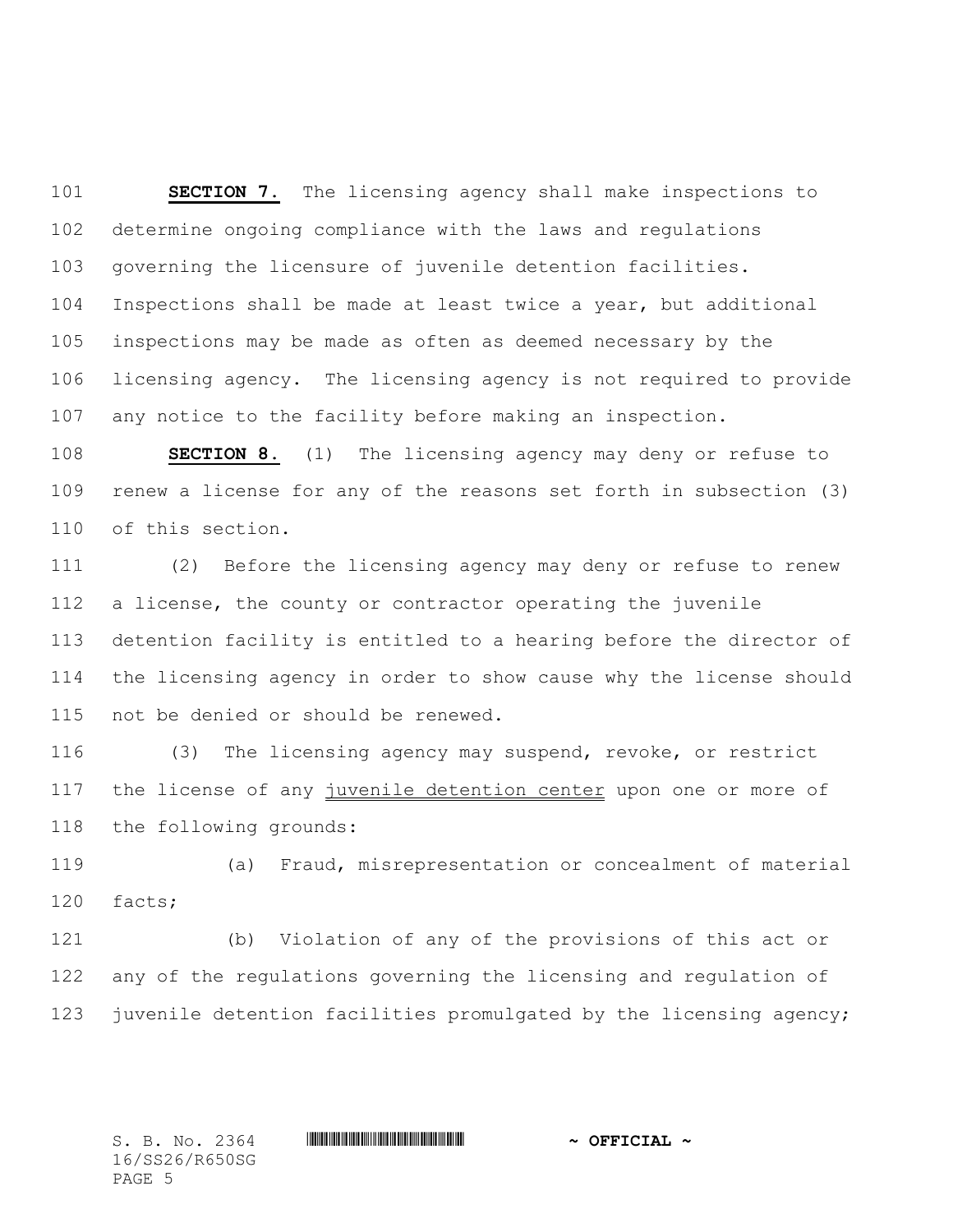(c) Any conduct, or failure to act that is found or determined by the licensing agency to threaten the health and 126 safety of children at the facility;

 (d) Failure of a juvenile detention facility to conduct background checks as required under Section 4 of this act.

 (e) Information that is received by the licensing agency as a result of the criminal records background check and the child abuse registry check on all facility administrators and facility staff under Section 4 of this act.

 (4) The licensing agency shall develop rules and regulations related to the development and implementation of corrective action plans to address violations at facilities before a revocation, suspension, or restriction of the facility's license.

 (5) Before the licensing agency may suspend, revoke or restrict the license of a facility, the county or contractor affected by that decision is entitled to a hearing before the director of the licensing agency in which it may show cause why the license should not be suspended, revoked, or restricted.

 (6) A juvenile detention facility that disagrees with or is aggrieved by the licensing agency in regard to the denial, refusal to renew, or the suspension, revocation, or restriction of the license for the juvenile detention facility may appeal to the chancery court of the county in which the facility is located. The appeal shall be filed no later than thirty (30) days after the

16/SS26/R650SG PAGE 6

## S. B. No. 2364 **\*\*\* WILL AND \*\*\*\*** \*\*\* \*\*\* \*\*\* \*\*\* \*\*  $\sim$  **OFFICIAL** \*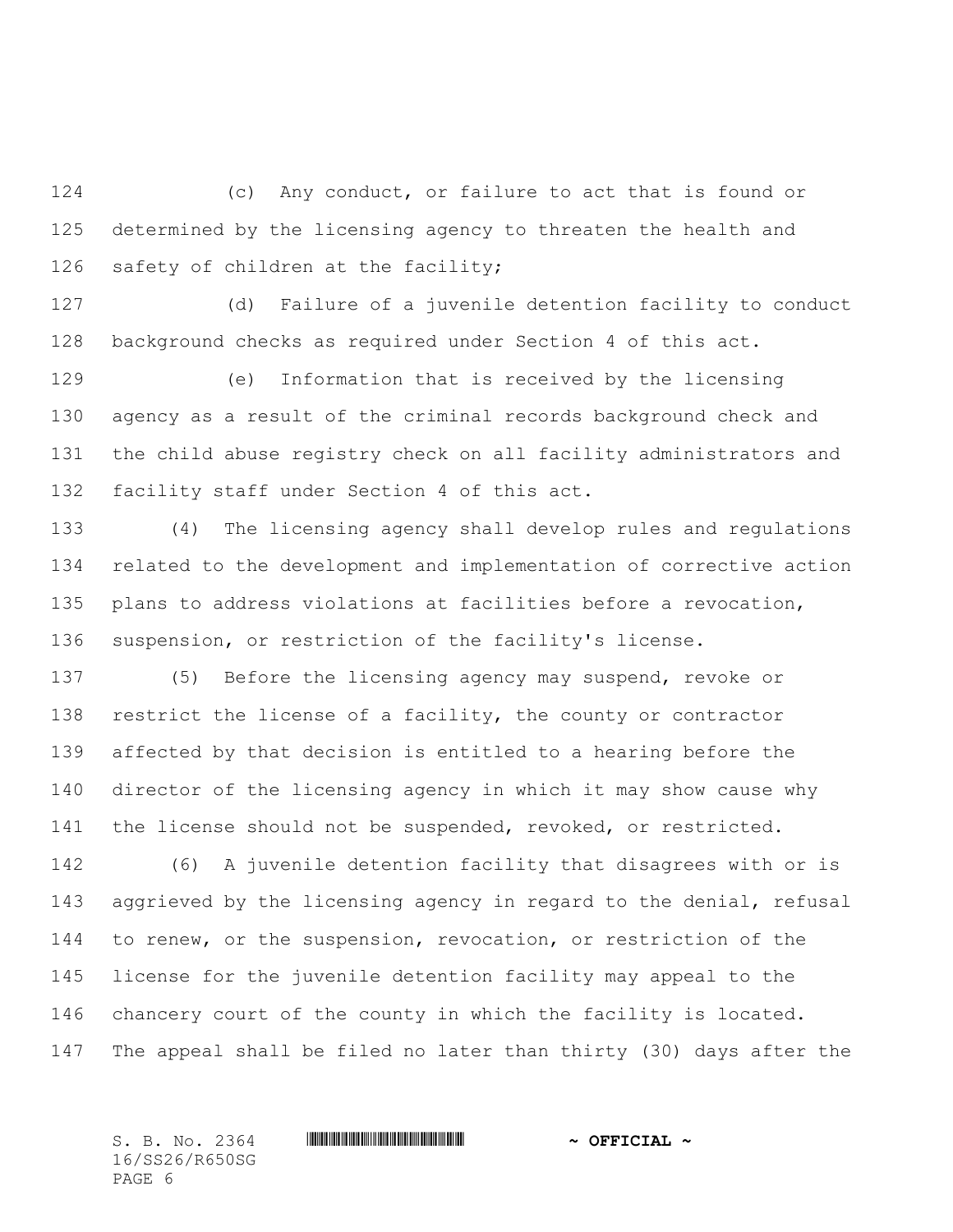licensee receives written notice of the final administrative action by the licensing agency.

 **SECTION 9.** Section 43-21-321, Mississippi Code of 1972, is amended as follows:

 43-21-321. (1) **\* \* \*** All juvenile detention centers shall develop and implement policies and procedures that comply with the regulations promulgated by the Juvenile Facilities Monitoring Unit.

**\* \* \***

 ( **\* \* \***2) If a student's detention will cause **\* \* \*** the student to miss one or more days of school during the academic school year, the detention center staff shall notify school district officials where the detainee last attended school by the first school day following the student's placement in the facility. Detention center staff shall not disclose youth court records to the school district, except as provided by Section 43-21-261.

 ( **\* \* \***3) All juvenile detention centers shall adhere to the following minimum standards:

 (a) Each center shall have a manual that states the policies and procedures for operating and maintaining the facility, and the manual shall be reviewed annually and revised as needed;

16/SS26/R650SG PAGE 7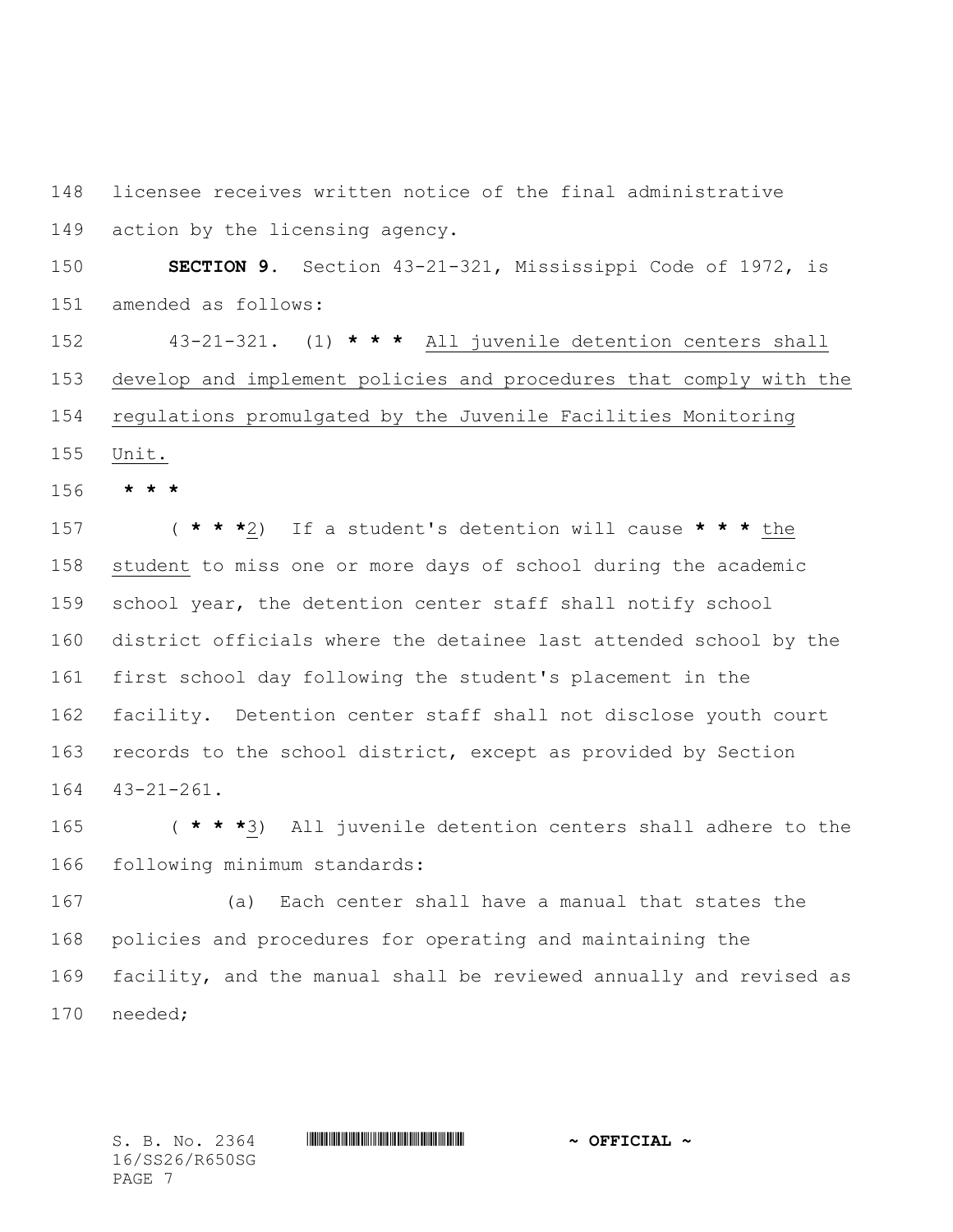(b) Each center shall have a policy that specifies support for a drug-free workplace for all employees, and the policy shall, at a minimum, include the following: 174 (i) The prohibition of the use of illegal drugs; (ii) The prohibition of the possession of any illegal drugs except in the performance of official duties; (iii) The procedure used to ensure compliance with a drug-free workplace policy; (iv) The opportunities available for the treatment and counseling for drug abuse; and (v) The penalties for violation of the drug-free workplace policy; and (c) Each center shall have a policy, procedure and practice that ensures that personnel files and records are current, accurate and confidential **\* \* \***. **\* \* \*** ( **\* \* \***4) Local school districts shall work collaboratively with juvenile detention center staff to provide special education services as required by state and federal law. Upon the written request of the youth court judge for the county in which the detention center is located, a local school district in the county 192 in which the detention center is located, or a private provider agreed upon by the youth court judge and sponsoring school

 district, shall provide a certified teacher to provide educational services to detainees. The youth court judge shall designate the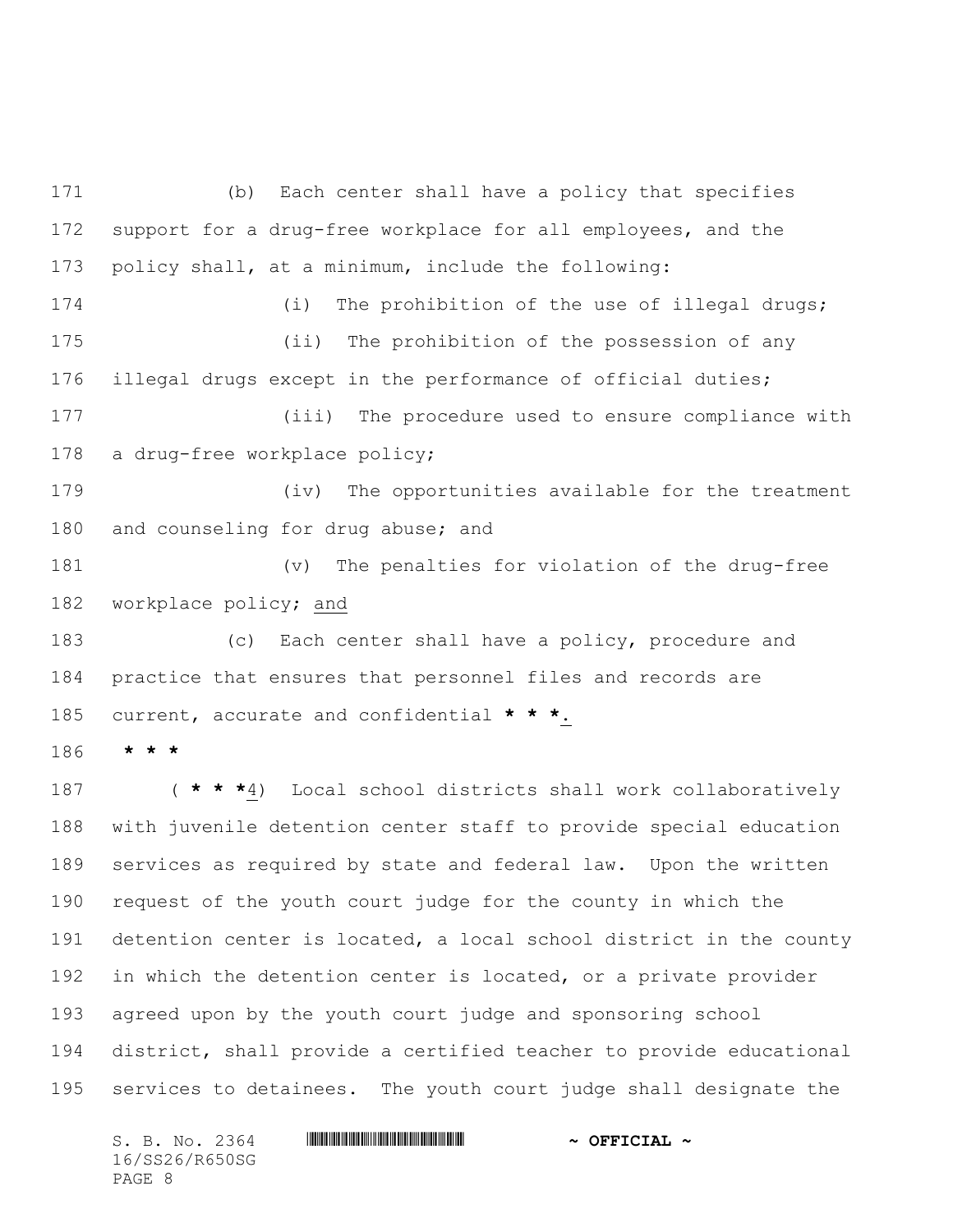school district which shall be defined as the sponsoring school district. The local home school district shall be defined as the school district where the detainee last attended prior to detention. Teacher selection shall be in consultation with the youth court judge. The Legislature shall annually appropriate sufficient funds for the provision of educational services, as provided under this section, to detainees in detention centers **\* \* \***.

 ( **\* \* \***5) The sponsoring school district, or a private provider agreed upon by the youth court judge and sponsoring school district, shall be responsible for providing the instructional program for the detainee while in detention. After forty-eight (48) hours of detention, excluding legal holidays and weekends, the detainee shall receive the following services which may be computer-based:

 ( **\* \* \***a) Diagnostic assessment of grade-level mastery of reading and math skills;

 ( **\* \* \***b) Individualized instruction and practice to address any weaknesses identified in the assessment conducted under **\* \* \*** paragraph (a) of this subsection if the detainee is in 216 the center for more than forty-eight (48) hours; and

 ( **\* \* \***c) Character education to improve behavior **\* \* \***.

 ( **\* \* \***6) No later than the tenth day of detention, the detainee shall begin an extended detention education program. A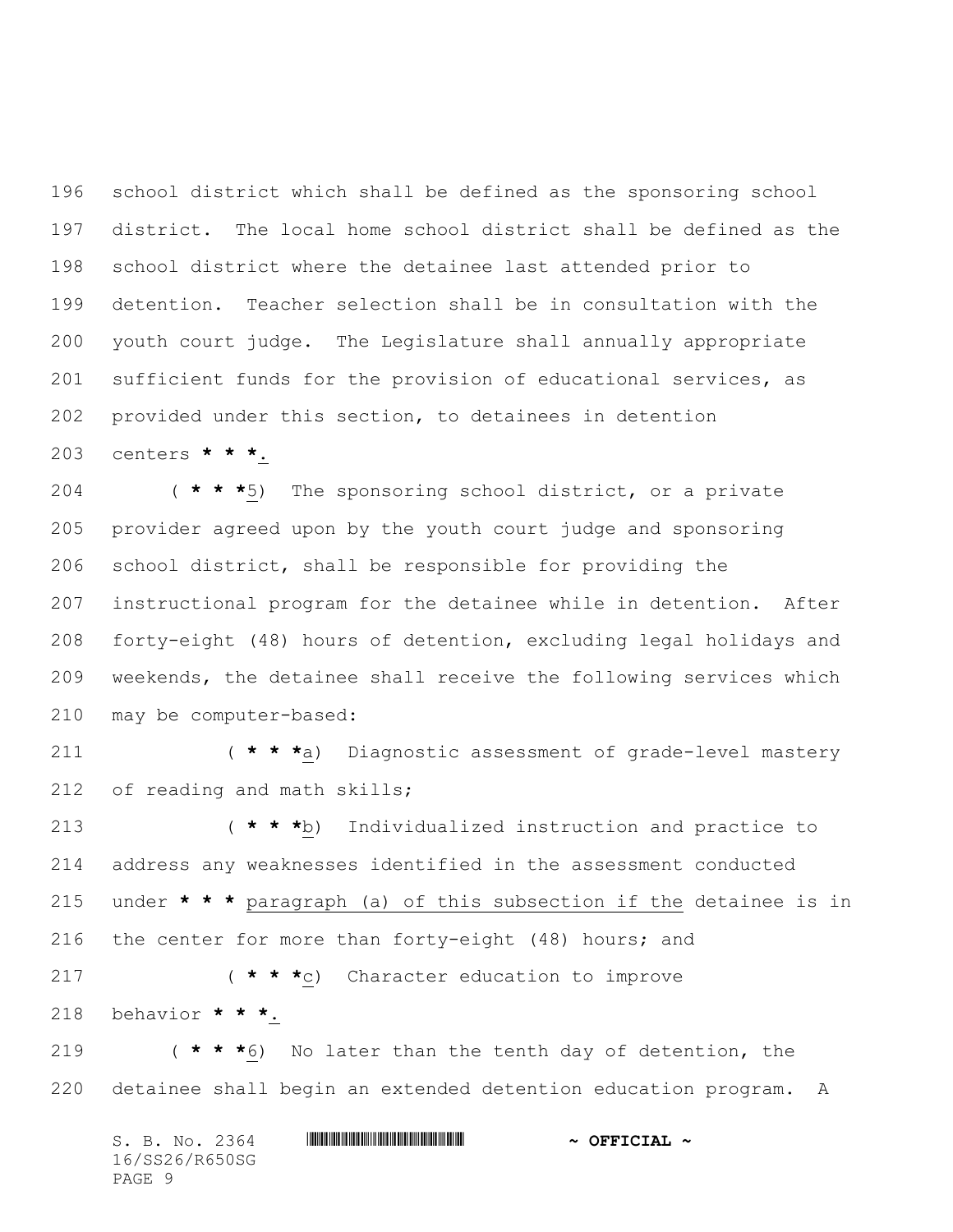team consisting of a certified teacher provided by the local sponsoring school district or a private provider agreed upon by the youth court judge and sponsoring school district, the appropriate official from the local home school district, and the youth court counselor or representative will develop an individualized education program for the detainee, where appropriate as determined by the teacher of the sponsoring school district, or a private provider agreed upon by the youth court judge and sponsoring school district. The detainee's parent or guardian shall participate on the team unless excused by the youth court judge. Failure of any party to participate shall not delay implementation of this education program **\* \* \***.

 ( **\* \* \***7) The sponsoring school district, or a private provider agreed upon by the youth court judge and sponsoring school district, shall provide the detention center with an appropriate and adequate computer lab to serve detainees. The Legislature shall annually appropriate sufficient funds to equip and maintain the computer labs. The computer lab shall become the property of the detention centers and the sponsoring school districts shall maintain and update the labs **\* \* \***.

 ( **\* \* \***8) The Mississippi Department of Education will 242 collaborate with the appropriate state and local agencies, juvenile detention centers and local school districts to ensure the provision of educational services to every student placed in a juvenile detention center. The Mississippi Department of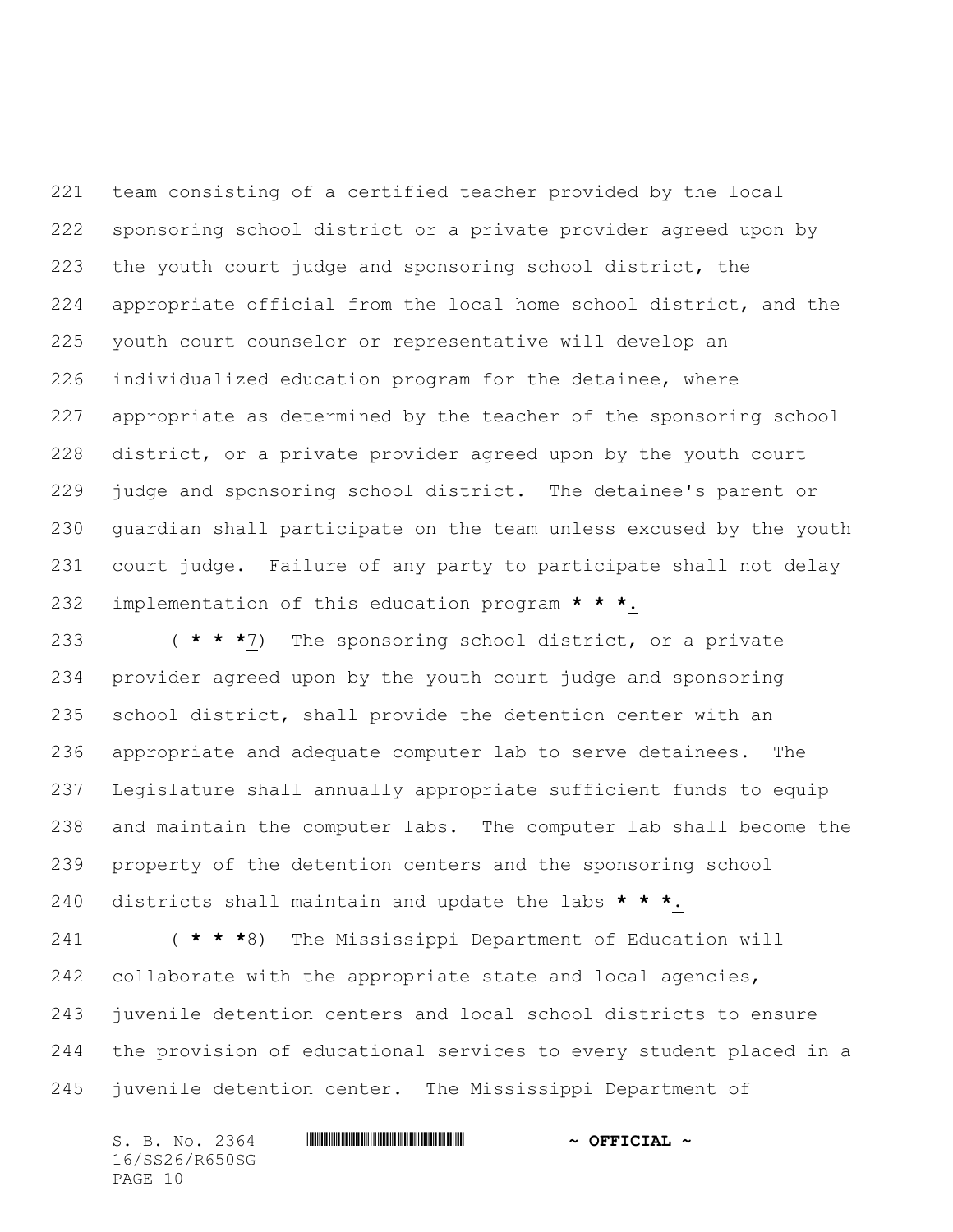Education has the authority to develop and promulgate policies and procedures regarding financial reimbursements to the sponsoring school district from school districts that have students of record or compulsory-school-age residing in said districts placed in a youth detention center. Such services may include, but not be limited to: assessment and math and reading instruction, character education and behavioral counseling. The Mississippi Department of Education shall work with the appropriate state and local agencies, juvenile detention centers and local school districts to annually determine the proposed costs for educational services to youth placed in juvenile detention centers and annually request sufficient funding for such services as necessary **\* \* \***.

**\* \* \***

 ( **\* \* \***9) Juvenile detention centers shall ensure that staffs create transition planning for youth leaving the facilities. Plans shall include providing the youth and his or her parents or guardian with copies of the youth's detention center education and health records, information regarding the youth's home community, referrals to mental and counseling services when appropriate, and providing assistance in making initial appointments with community service providers; the transition team will work together to help the detainee successfully transition back into the home school district once released from detention**.** The transition team will consist of a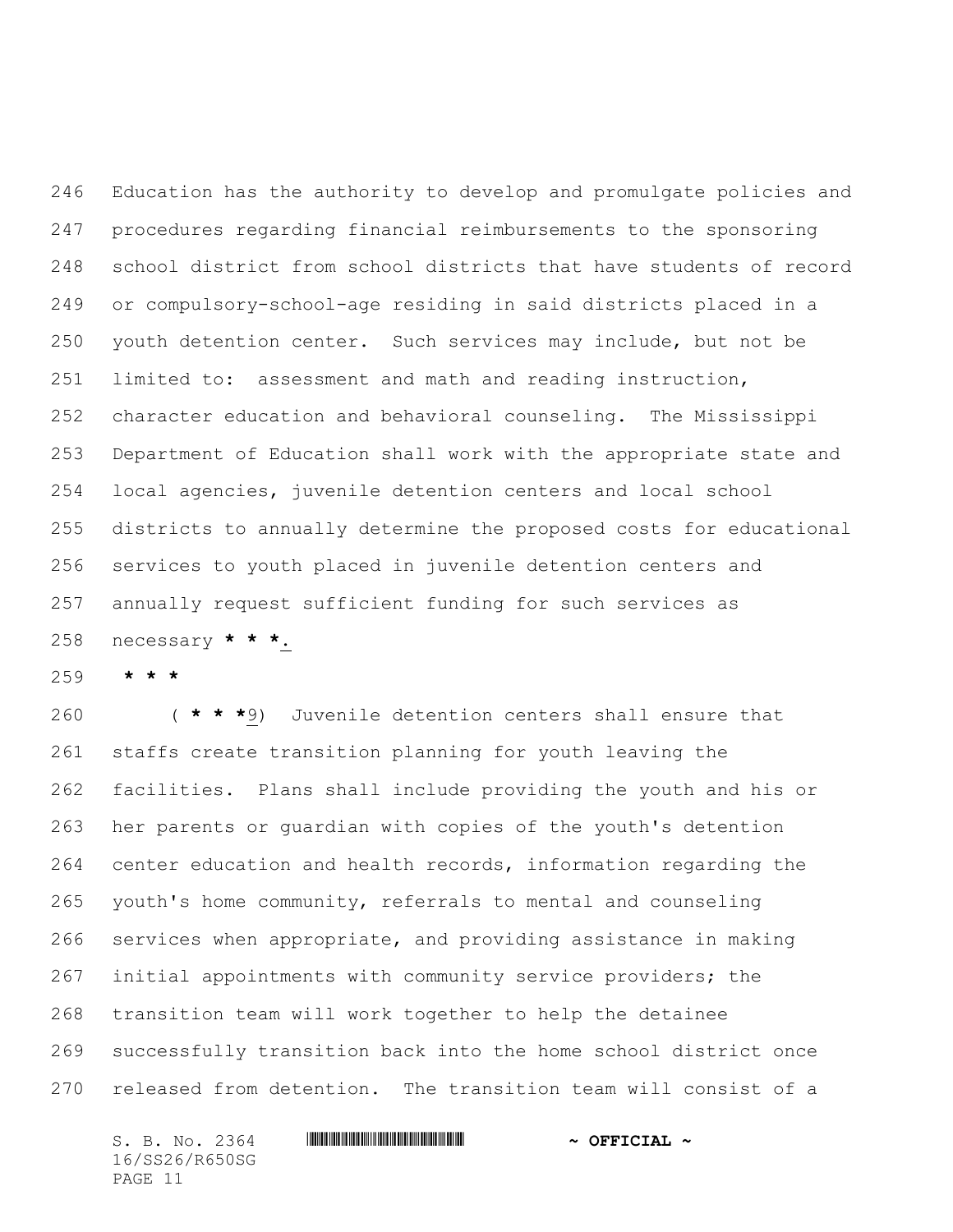certified teacher provided by the local sponsoring school district, or a private provider agreed upon by the youth court judge and sponsoring school district, the appropriate official from the local home school district, the school attendance officer assigned to the local home school district, and the youth court counselor or representative. The detainee's parent or guardian shall participate on the team unless excused by the youth court judge.Failure of any party to participate shall not delay implementation of this education program **\* \* \***.

 ( **\* \* \***10) The Juvenile Detention Facilities Monitoring Unit shall monitor the detention facilities for compliance with these minimum standards, and no child shall be housed in a detention facility the monitoring unit determines is substantially out of compliance with the standards prescribed in this subsection.

**\* \* \***

 **SECTION 10.** Section 43-21-323, Mississippi Code of 1972, is amended as follows:

 43-21-323.(1) There is established the Juvenile Detention Facilities Monitoring Unit within the Department of Public Safety to work in cooperation with the Council of Youth Court Judges and Referees and the Juvenile Justice Advisory Committee described in Sections 45-1-33 and 43-21-125; the Juvenile Detention Facilities Monitoring Unit is the licensing agency for juvenile detention facilities, as defined in Section 3 of this act. The unit shall

be responsible for investigating, evaluating and securing the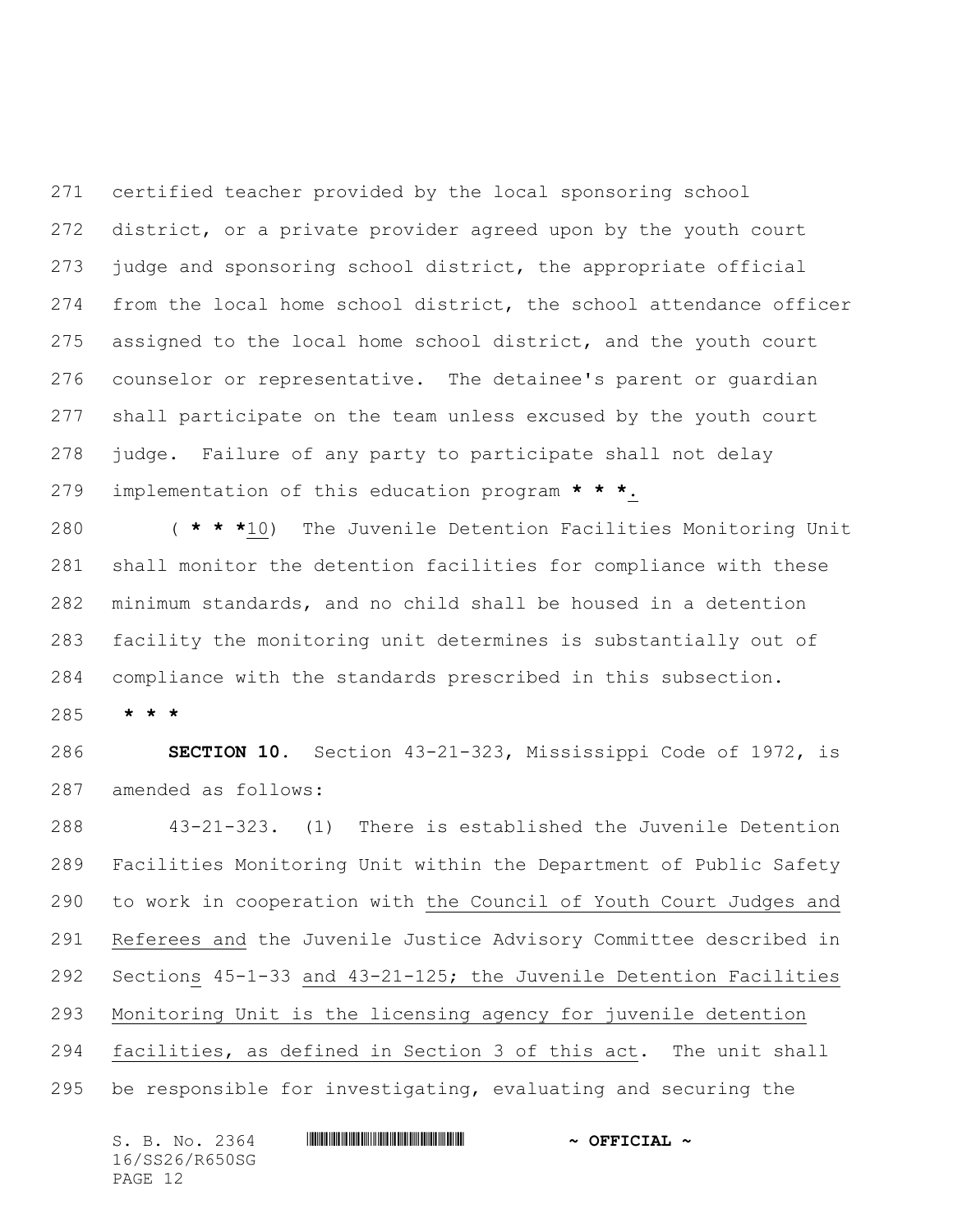rights of children held in juvenile justice facilities, including detention centers, training schools and group homes throughout the state to ensure that the facilities operate in compliance with national best practices and state and federal law. The monitoring unit shall only monitor group homes that serve as a dispositional placement for delinquent youth pursuant to Section 43-21-605. Nothing in this section shall be construed as giving the monitoring unit authority to monitor foster care or shelter care placements. All monitors shall be employees of the Department of Public Safety. The inspections by the unit shall encompass the following:

 (a) To review and evaluate (i) all procedures set by detention centers, training schools and group homes and (ii) all records containing information related to the operations of the detention centers, training schools and group homes;

 (b) To review and investigate all complaints filed with the monitoring unit concerning children's treatment in detention centers, training schools and group homes;

 (c) To conduct quarterly monitoring visits of all detention centers, training schools and group homes. The monitor shall have access to an entire facility and shall conduct confidential interviews with youth and facility staff;

 (d) To advise a facility on how to meet the needs of children who require immediate attention;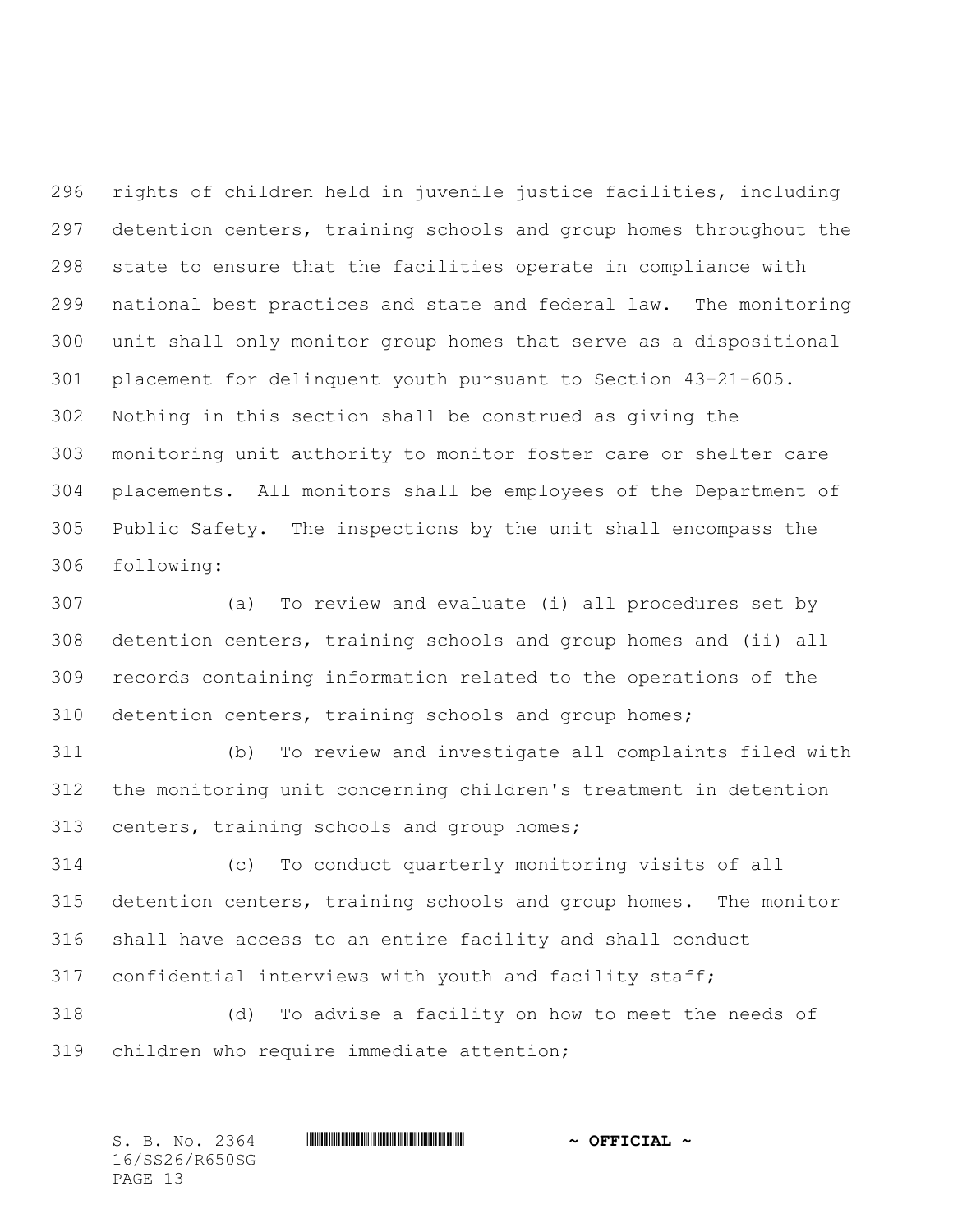(e) To provide technical assistance and advice to juvenile detention facilities, which will assist the facilities in complying with state and federal law.

 To carry out the duties in this subsection (1) a monitor may consult with an administrator, employee, child, parent, expert or other individual in the course of monitoring or investigating. In addition, the monitor may review court documents and other confidential records as necessary to fulfill these duties.

 (2) Additional duties of the monitoring unit are as follows: (a) To make available on a quarterly basis to the Governor, Lieutenant Governor and each member of the Legislature and each member of a county board of supervisors, a report that describes:

 (i) The work of the monitoring unit; (ii) The results of any review or investigation undertaken by the monitoring unit;

 (iii) Any allegations of abuse or injury of a child; and

 (iv) Any problems concerning the administration of a detention center.

 The reports described in this subsection shall keep the names of all children, parents and employees confidential.

 (b) To promote awareness among the public and the children held in detention by providing the following:

(i) How the monitoring unit may be contacted;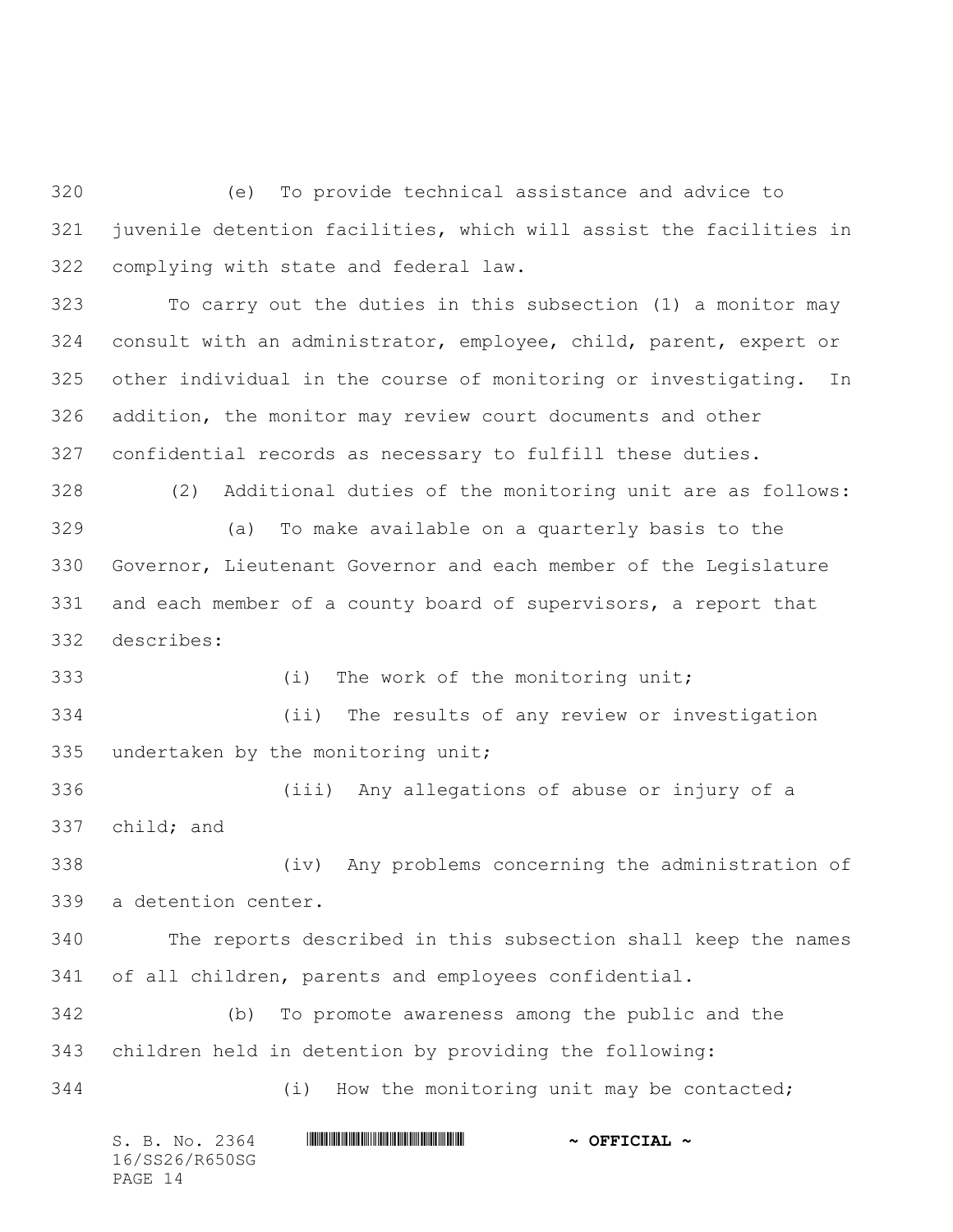(ii) The purpose of the monitoring unit; and (iii) The services that the monitoring unit provides.

 (3) The records of a monitor shall be confidential. Any child, staff member, parent or other interested individual may communicate to a monitor in person, by mail, by phone, or any other means. All communications shall be kept confidential and privileged, except that the youth court and the facility shall have access to such records, but the identity of reporters shall remain confidential.

 **SECTION 11.** (1) No statements, admissions or confessions made by or incriminatory information obtained from a child in the course of a screening or assessment that is undertaken in conjunction with any proceedings under this act, including, but not limited to, that which is court-ordered, shall be admitted into evidence against the child on the issue of whether the child committed a delinquent act under the Youth Court Act or on the issue of guilt in any criminal proceedings.

 (2) The provisions of subsection (1) of this section are in addition to and do not override any existing statutory and constitutional prohibition on the admission into evidence in delinquency or criminal proceedings of information obtained during screening, assessment or treatment.

 **SECTION 12.** Section 43-21-105, Mississippi Code of 1972, is amended as follows: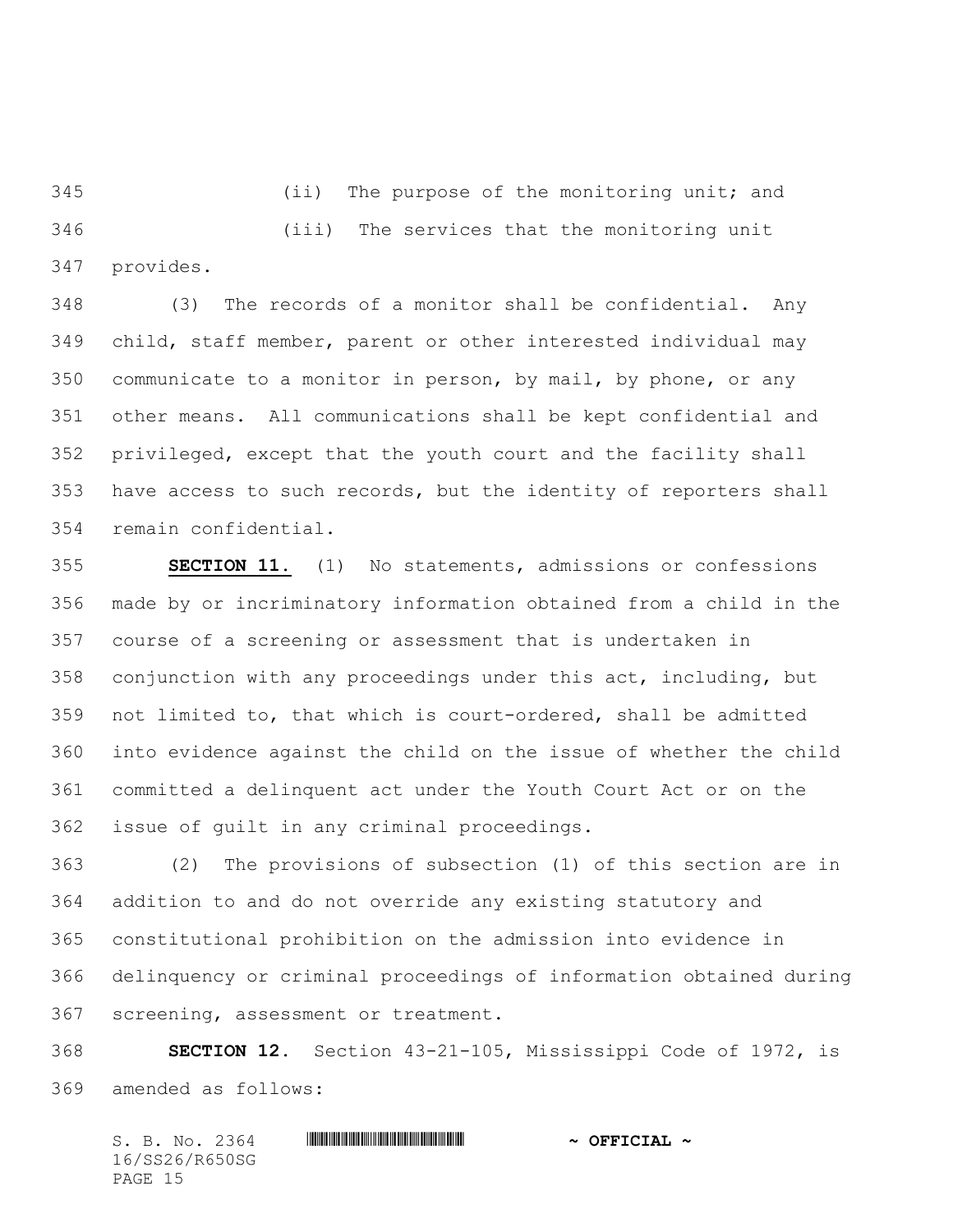43-21-105. The following words and phrases, for purposes of this chapter, shall have the meanings ascribed herein unless the context clearly otherwise requires:

(a) "Youth court" means the Youth Court Division.

 (b) "Judge" means the judge of the Youth Court Division.

 (c) "Designee" means any person that the judge appoints to perform a duty which this chapter requires to be done by the judge or his designee. The judge may not appoint a person who is involved in law enforcement to be his designee.

 (d) "Child" and "youth" are synonymous, and each means a person who has not reached his eighteenth birthday. A child who has not reached his eighteenth birthday and is on active duty for a branch of the armed services or is married is not considered a "child" or "youth" for the purposes of this chapter.

 (e) "Parent" means the father or mother to whom the child has been born, or the father or mother by whom the child has been legally adopted.

 (f) "Guardian" means a court-appointed guardian of the person of a child.

 (g) "Custodian" means any person having the present care or custody of a child whether such person be a parent or otherwise.

 (h) "Legal custodian" means a court-appointed custodian of the child.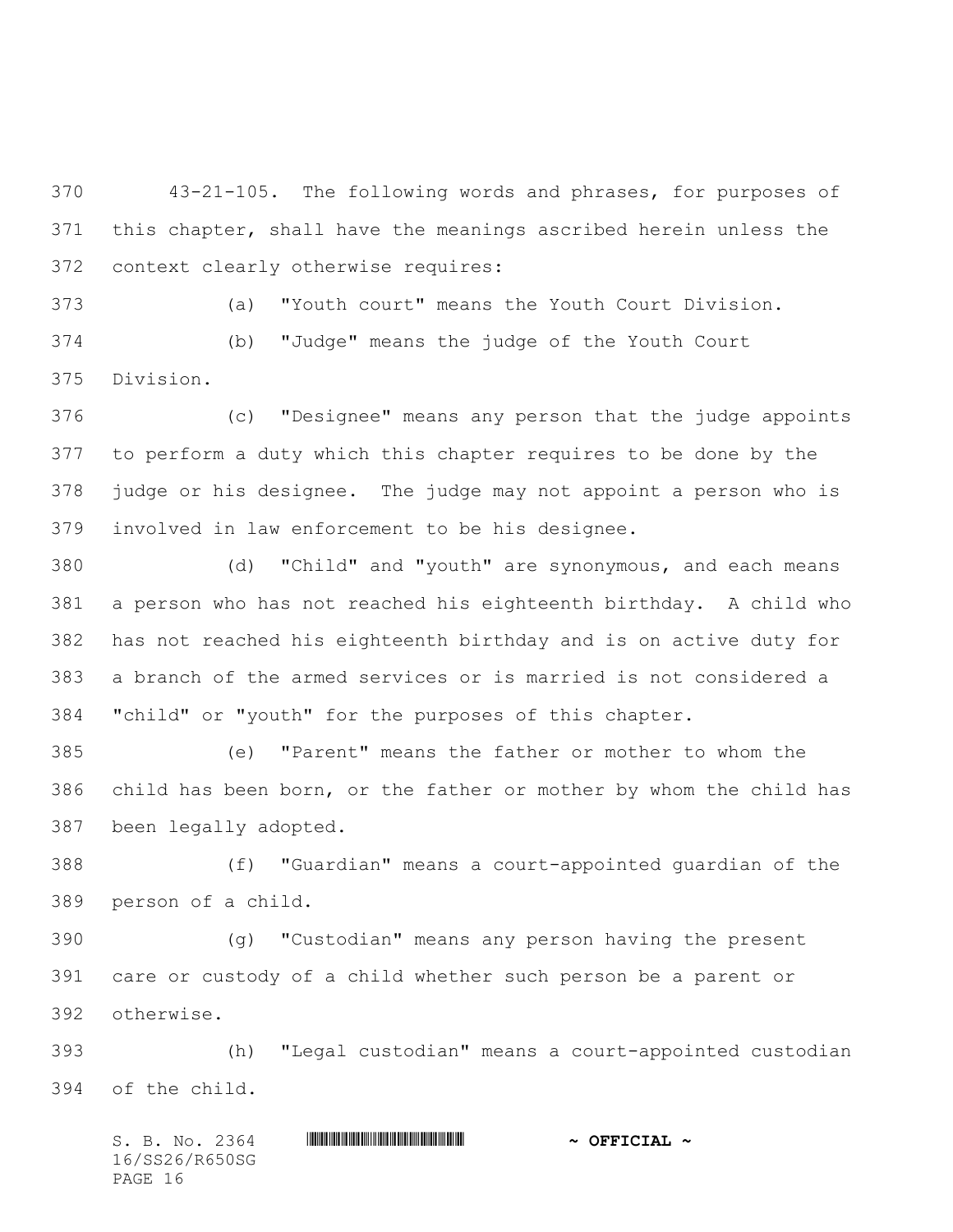(i) "Delinquent child" means a child who has reached his tenth birthday and who has committed a delinquent act.

 (j) "Delinquent act" is any act, which if committed by an adult, is designated as a crime under state or federal law, or municipal or county ordinance other than offenses punishable by life imprisonment or death. A delinquent act includes escape from lawful detention and violations of the Uniform Controlled Substances Law and violent behavior.

 (k) "Child in need of supervision" means a child who has reached his seventh birthday and is in need of treatment or rehabilitation because the child:

 (i) Is habitually disobedient of reasonable and lawful commands of his parent, guardian or custodian and is ungovernable; or

 (ii) While being required to attend school, willfully and habitually violates the rules thereof or willfully and habitually absents himself therefrom; or

 (iii) Runs away from home without good cause; or (iv) Has committed a delinquent act or acts. (l) "Neglected child" means a child:

 (i) Whose parent, guardian or custodian or any 416 person responsible for his care or support, neglects or refuses, when able so to do, to provide for him proper and necessary care or support, or education as required by law, or medical, surgical, 419 or other care necessary for his well-being; however, a parent who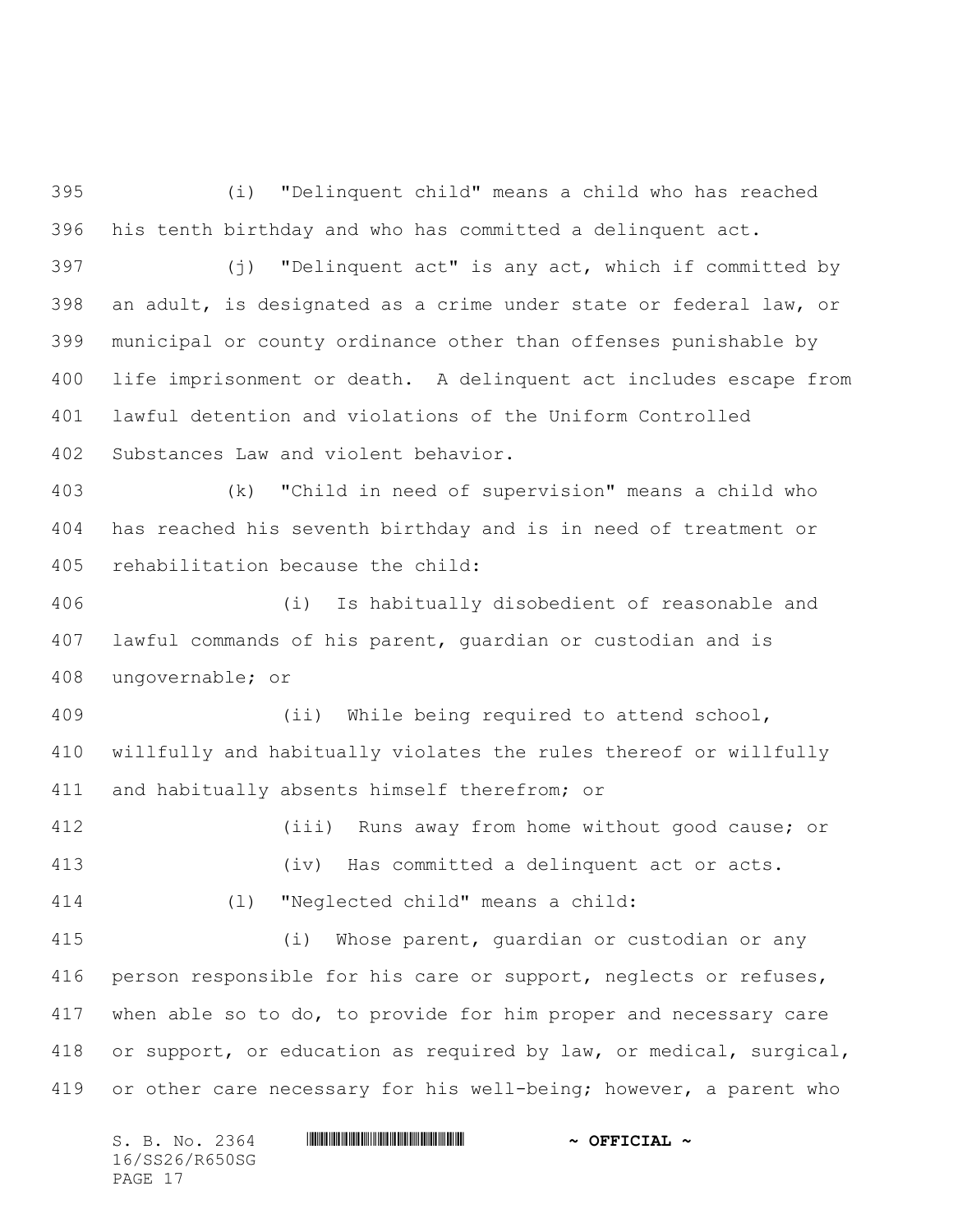withholds medical treatment from any child who in good faith is under treatment by spiritual means alone through prayer in accordance with the tenets and practices of a recognized church or religious denomination by a duly accredited practitioner thereof 424 shall not, for that reason alone, be considered to be neglectful 425 under any provision of this chapter; or

 (ii) Who is otherwise without proper care, custody, supervision or support; or

 (iii) Who, for any reason, lacks the special care made necessary for him by reason of his mental condition, whether the mental condition is having mental illness or having an intellectual disability; or

432 (iv) Who, for any reason, lacks the care necessary for his health, morals or well-being.

 (m) "Abused child" means a child whose parent, guardian or custodian or any person responsible for his care or support, whether legally obligated to do so or not, has caused or allowed to be caused, upon the child, sexual abuse, sexual exploitation, emotional abuse, mental injury, nonaccidental physical injury or other maltreatment. However, physical discipline, including spanking, performed on a child by a parent, guardian or custodian in a reasonable manner shall not be deemed abuse under this section.

 (n) "Sexual abuse" means obscene or pornographic photographing, filming or depiction of children for commercial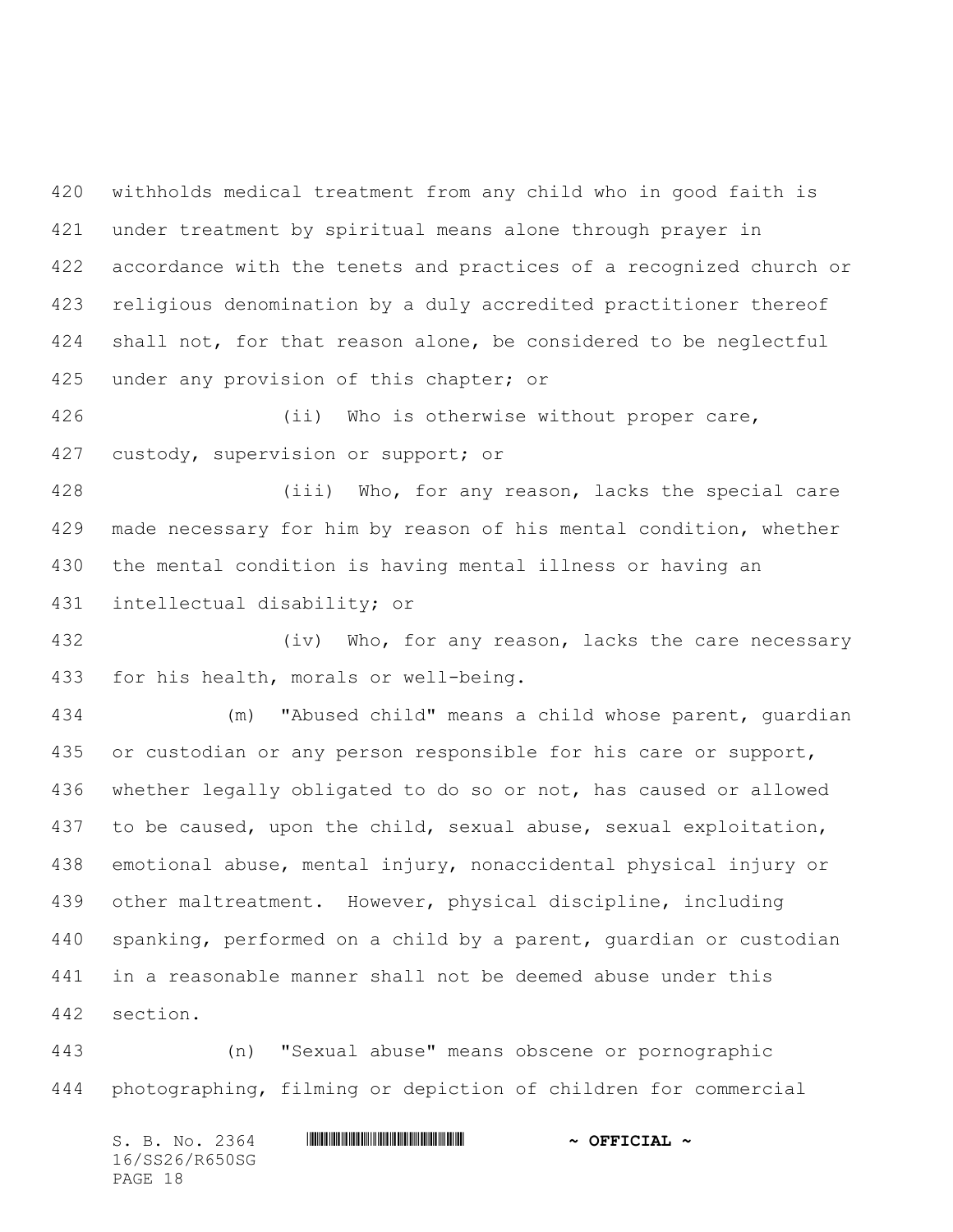purposes, or the rape, molestation, incest, prostitution or other such forms of sexual exploitation of children under circumstances which indicate that the child's health or welfare is harmed or threatened.

 (o) "A child in need of special care" means a child with any mental or physical illness that cannot be treated with the dispositional alternatives ordinarily available to the youth court.

 (p) A "dependent child" means any child who is not a child in need of supervision, a delinquent child, an abused child or a neglected child, and which child has been voluntarily placed 456 in the custody of the Department of Human Services by his parent, guardian or custodian.

 (q) "Custody" means the physical possession of the child by any person.

 (r) "Legal custody" means the legal status created by a court order which gives the legal custodian the responsibilities of physical possession of the child and the duty to provide him with food, shelter, education and reasonable medical care, all subject to residual rights and responsibilities of the parent or guardian of the person.

 (s) "Detention" means the care of children in physically restrictive facilities.

 (t) "Shelter" means care of children in physically nonrestrictive facilities.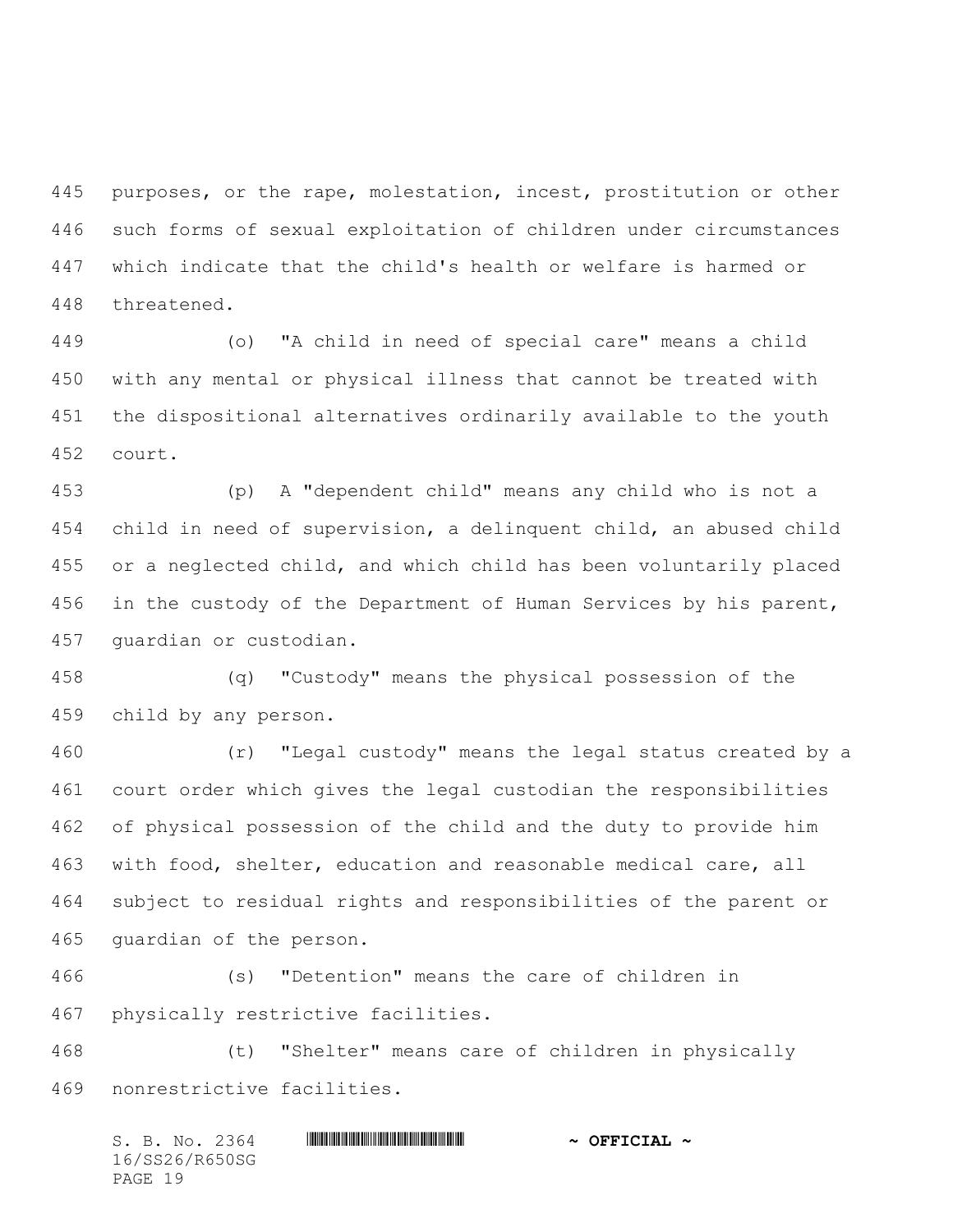(u) "Records involving children" means any of the following from which the child can be identified:

 (i) All youth court records as defined in Section 43-21-251;

 (ii) All social records as defined in Section 43-21-253;

 (iii) All law enforcement records as defined in Section 43-21-255;

 (iv) All agency records as defined in Section 43-21-257; and

 (v) All other documents maintained by any representative of the state, county, municipality or other public agency insofar as they relate to the apprehension, custody, adjudication or disposition of a child who is the subject of a youth court cause.

 (v) "Any person responsible for care or support" means the person who is providing for the child at a given time. This term shall include, but is not limited to, stepparents, foster parents, relatives, nonlicensed baby-sitters or other similar persons responsible for a child and staff of residential care facilities and group homes that are licensed by the Department of Human Services.

 (w) The singular includes the plural, the plural the singular and the masculine the feminine when consistent with the intent of this chapter.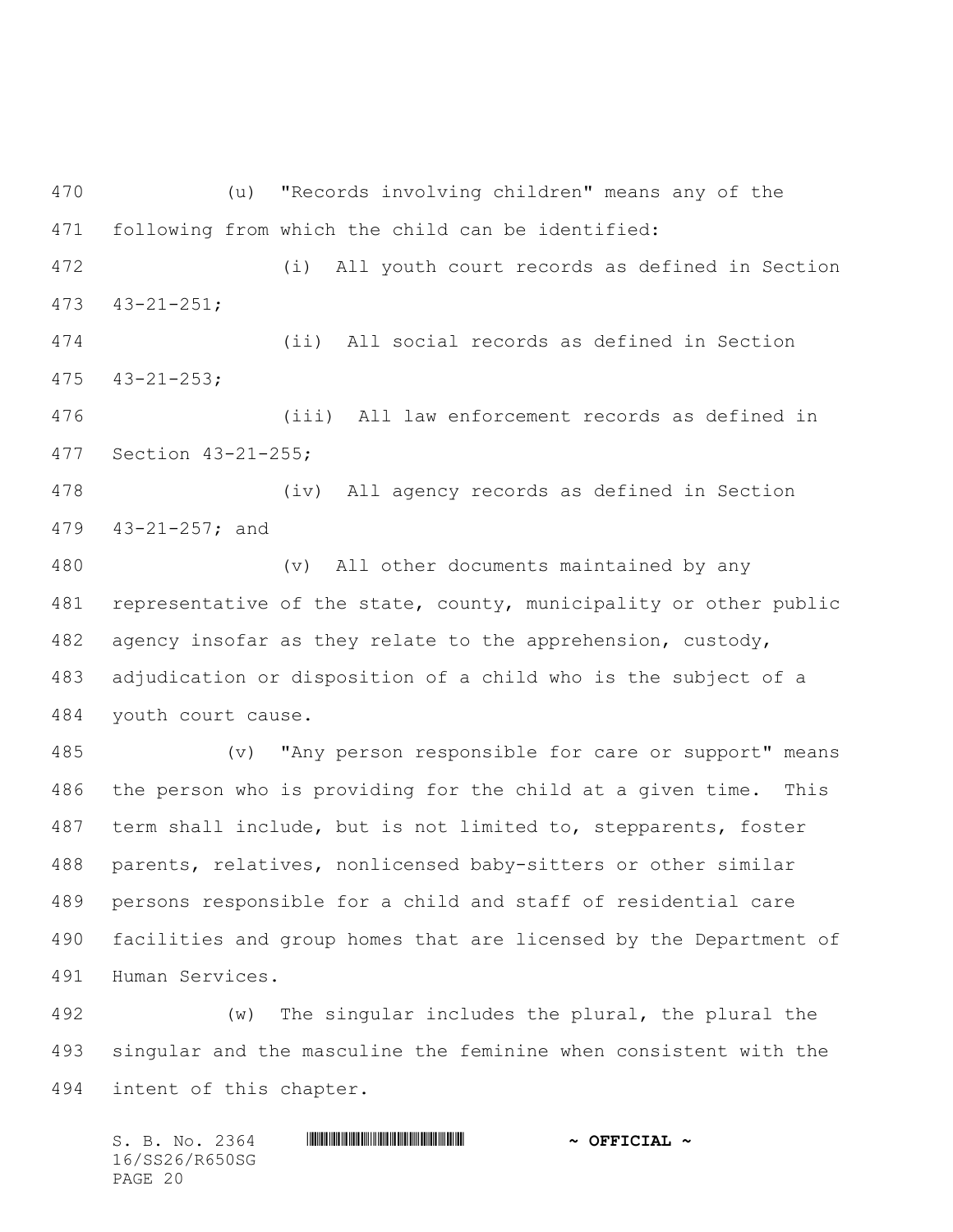(x) "Out-of-home" setting means the temporary supervision or care of children by the staff of licensed day care 497 centers, the staff of public, private and state schools, the staff of juvenile detention facilities, the staff of unlicensed 499 residential care facilities and group homes and the staff of, or individuals representing, churches, civic or social organizations.

 (y) "Durable legal custody" means the legal status created by a court order which gives the durable legal custodian the responsibilities of physical possession of the child and the duty to provide him with care, nurture, welfare, food, shelter, education and reasonable medical care. All these duties as enumerated are subject to the residual rights and responsibilities of the natural parent(s) or guardian(s) of the child or children.

 (z) "Status offense" means conduct subject to adjudication by the youth court that would not be a crime if committed by an adult.

 (aa) "Financially able" means a parent or child who is ineligible for a court-appointed attorney.

 (bb) "Assessment" means an individualized examination of a child to determine the child's psychosocial needs and problems, including the type and extent of any mental health, substance abuse or co-occurring mental health and substance abuse 517 disorders and recommendations for treatment. The term includes, but is not limited to, a drug and alcohol, psychological or

| S. B. No. 2364 | $\sim$ OFFICIAL $\sim$ |
|----------------|------------------------|
| 16/SS26/R650SG |                        |
| PAGE 21        |                        |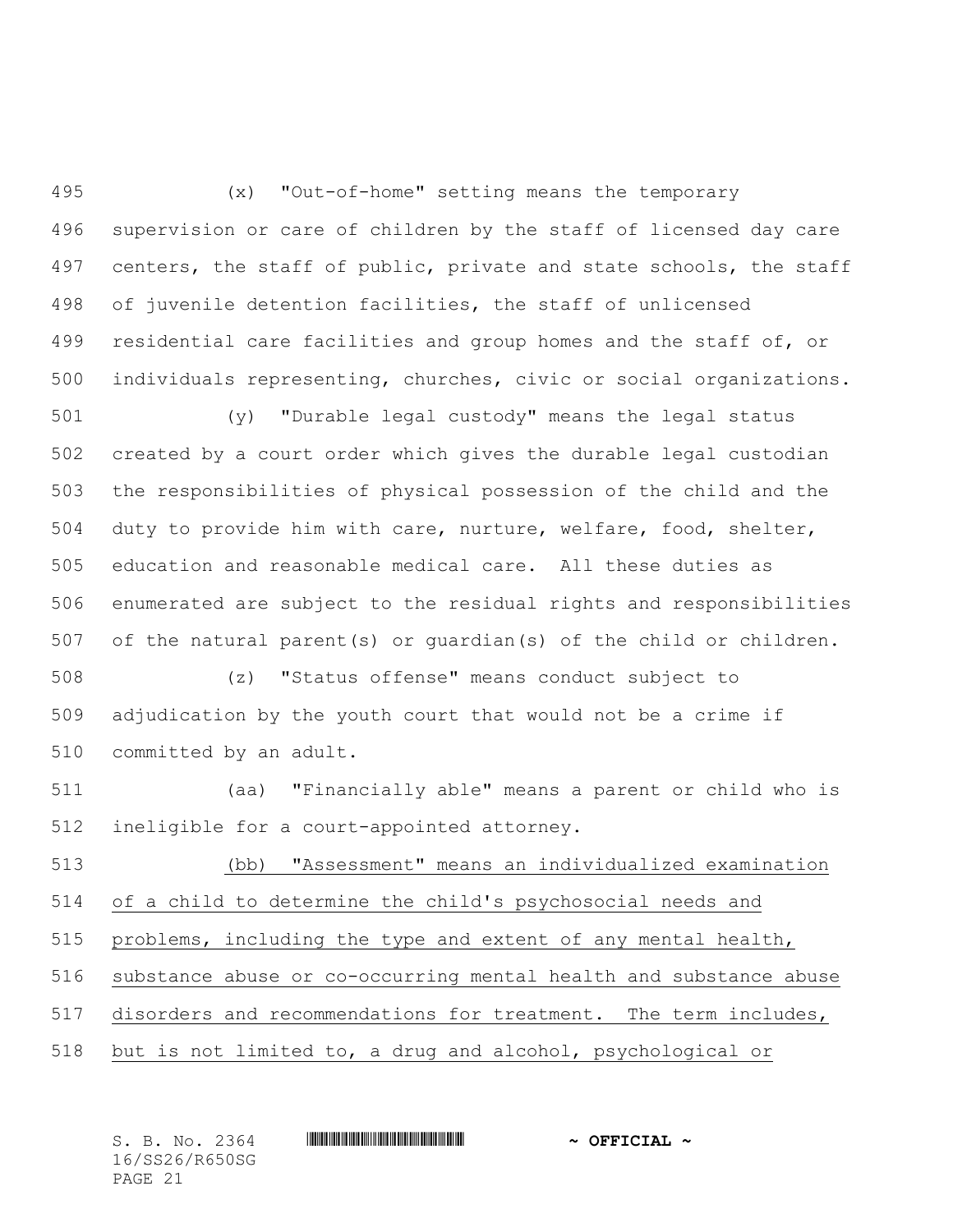psychiatric evaluation, records review, clinical interview or the administration of a formal test and instrument.

 (cc) "Screening" means a process, with or without the administration of a formal instrument, that is designed to

identify a child who is at increased risk of having mental health,

substance abuse or co-occurring mental health and substance abuse

 disorders that warrant immediate attention, intervention or more comprehensive assessment.

 **SECTION 13.** Section 43-21-559, Mississippi Code of 1972, is amended as follows:

 43-21-559. (1) In arriving at its adjudicatory decision, the youth court shall consider only evidence which has been formally admitted at the adjudicatory hearing. All testimony shall be under oath and may be in narrative form. In proceedings to determine whether a child is a delinquent child or a child in need of supervision, the youth court shall admit any evidence that would be admissible in a criminal proceeding. In proceedings to determine whether a child is a neglected child or an abused child, the youth court shall admit any evidence that would be admissible in a civil proceeding.

 (2) An out-of-court admission by the child, even if otherwise admissible, shall be insufficient to support an adjudication that the child is a delinquent child unless the admission is corroborated, in whole or in part, by other competent evidence.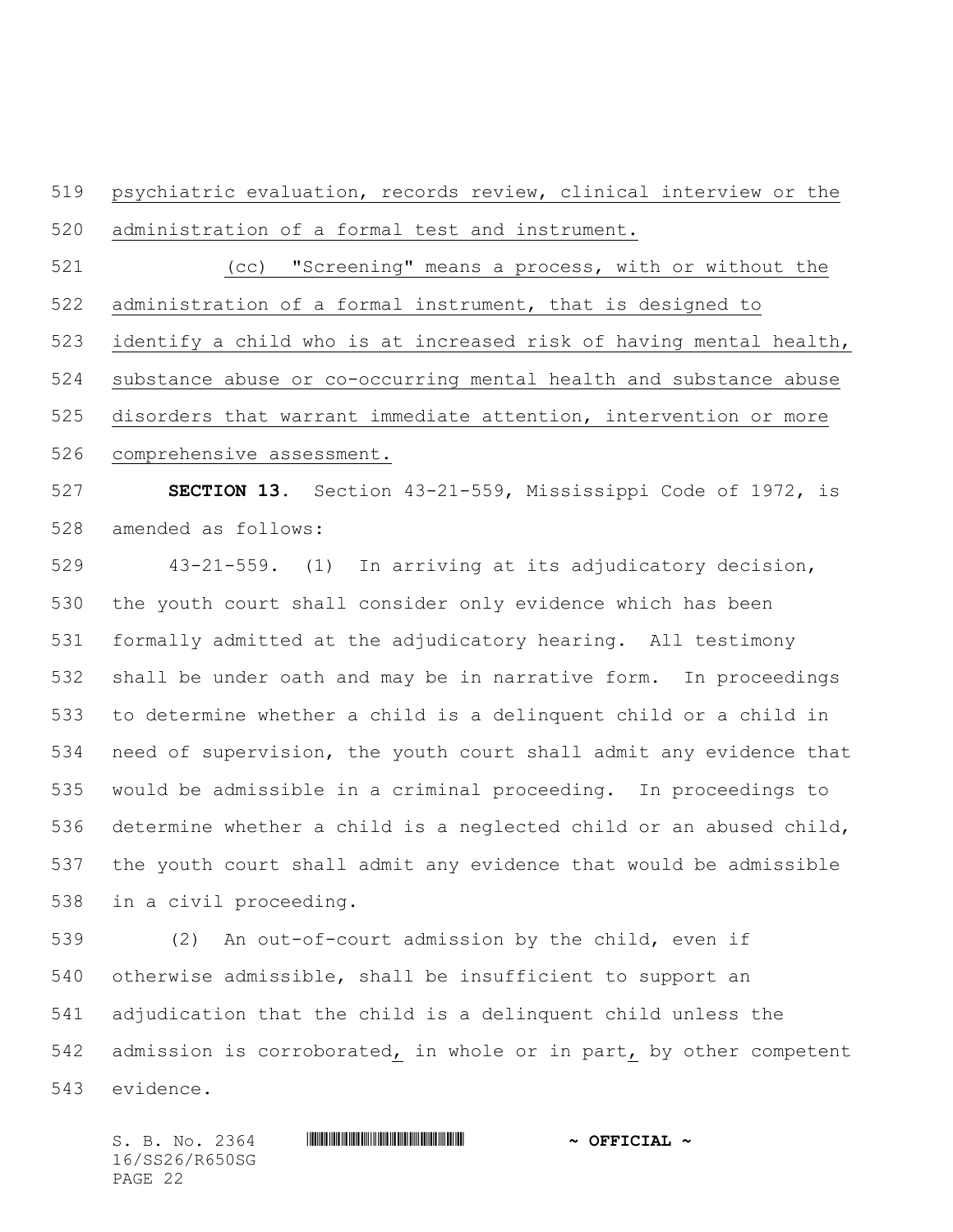(3) Members of the youth court staff may appear as witnesses except that no member of the youth court staff may testify as to an admission or confession made to him.

 (4) (a) No statements, admissions or confessions made by or incriminatory information obtained from a child in the course of a screening or assessment that is undertaken in conjunction with any proceedings under this chapter, including, but not limited to, that which is court-ordered, shall be admitted into evidence against the child on the issue of whether the child committed a delinquent act under this chapter or on the issue of guilt in any criminal proceedings.

 (b) The provisions of paragraph (a) of this subsection are in addition to and do not override any existing statutory and constitutional prohibition on the admission into evidence in delinquency and criminal proceedings of information obtained during screening, assessment or treatment.

 **SECTION 14.** Section 43-21-561, Mississippi Code of 1972, is amended as follows:

 43-21-561. (1) If the youth court finds on proof beyond a reasonable doubt that a child is a delinquent child or a child in need of supervision, the youth court shall enter an order adjudicating the child to be a delinquent child or a child in need of supervision.

 (2) Where the petition alleges that the child is a delinquent child, the youth court may enter an order that the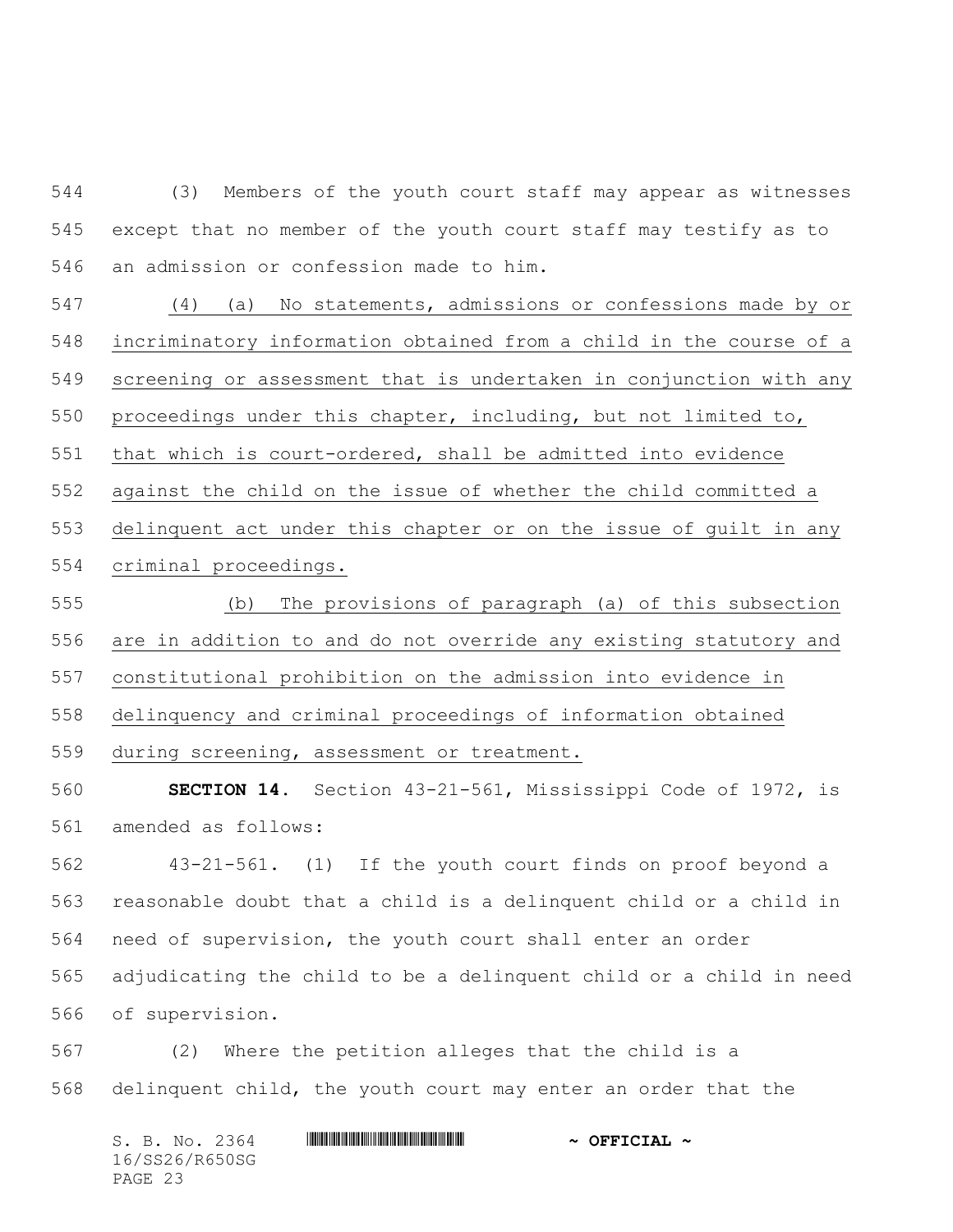child is a child in need of supervision on proof beyond a reasonable doubt that the child is a child in need of supervision. (3) If the court finds from a preponderance of the evidence that the child is a neglected child, an abused child, a dependent child or a child in need of special care the youth court shall enter an order adjudicating the child to be a neglected child, an abused child, dependent child or a child in need of special care. (4) No decree or order of adjudication concerning any child shall recite that a child has been found guilty; but it shall recite that a child is found to be a delinquent child or a child in need of supervision or a neglected child or an abused child or a sexually abused child or a dependent child or a child in need of special care. Upon a written motion by a party, the youth court shall make written findings of fact and conclusions of law upon which it relies for the adjudication that the child is a delinquent child, a child in need of supervision, a neglected child, an abused child, a dependent child or a child in need of special care.

 (5) No adjudication upon the status of any child shall operate to impose any of the civil disabilities ordinarily imposed on an adult because of a criminal conviction, nor shall any child be deemed a criminal by reason of adjudication, nor shall that adjudication be deemed a conviction. A person in whose interest proceedings have been brought in the youth court may deny, without any penalty, the existence of those proceedings and any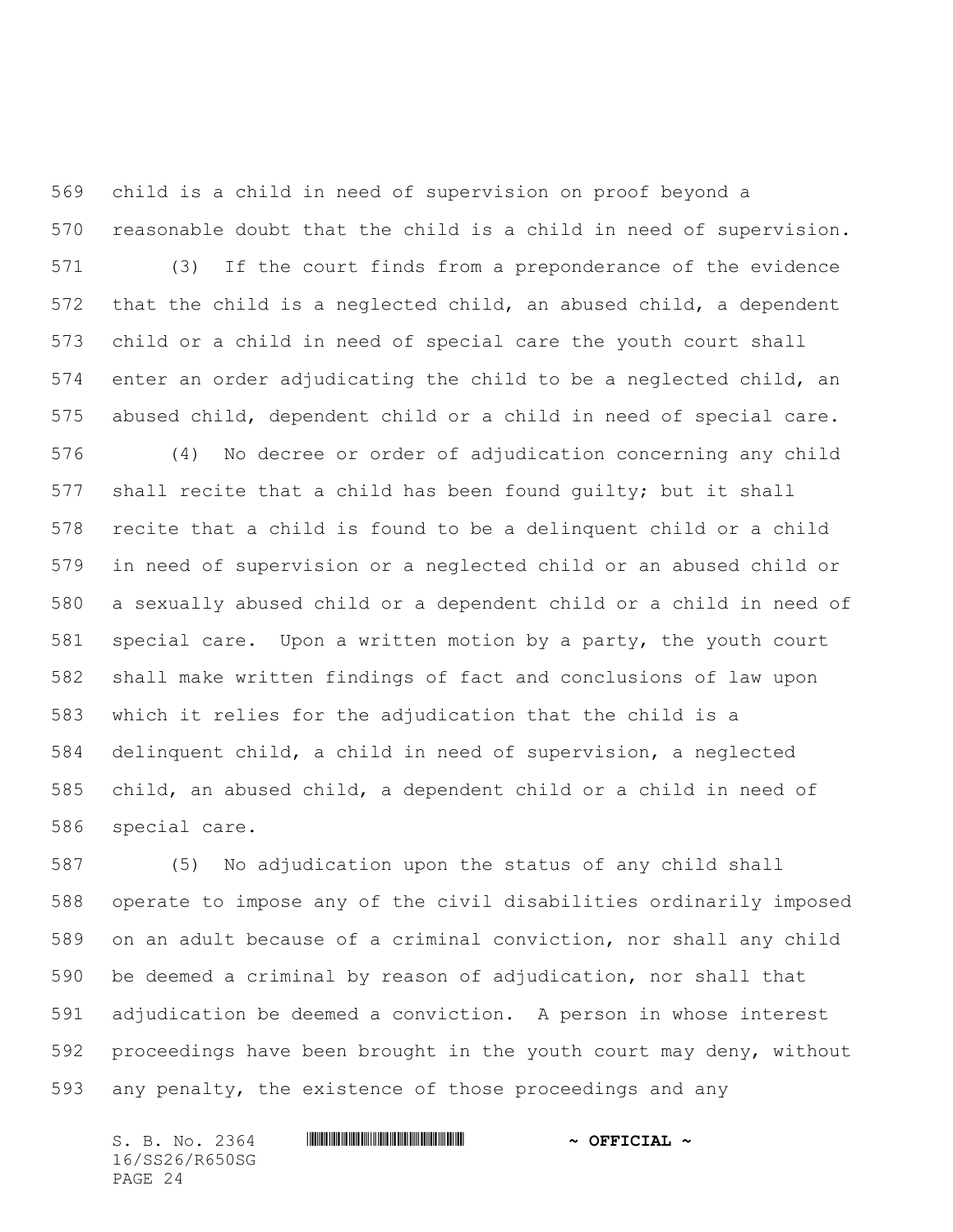adjudication made in those proceedings. Except for the right of a defendant or prosecutor in criminal proceedings and a respondent or a youth court prosecutor in youth court proceedings to cross-examine a witness, including a defendant or respondent, to show bias or interest, no adjudication shall be used for impeachment purposes in any court.

 (6) (a) No statements, admissions or confessions made by or incriminatory information obtained from a child in the course of a screening or assessment that is undertaken in conjunction with any proceedings under this chapter, including, but not limited to, that which is court-ordered, shall be admitted into evidence against the child on the issue of whether the child committed a delinquent act under this chapter or on the issue of guilt in any criminal proceedings.

 (b) The provisions of paragraph (a) of this subsection are in addition to and do not override any existing statutory and constitutional prohibition on the admission into evidence in delinquency and criminal proceedings of information obtained

during screening, assessment or treatment.

 **SECTION 15.** Section 43-21-603, Mississippi Code of 1972, is amended as follows:

 43-21-603. (1) At the beginning of each disposition hearing, the judge shall inform the parties of the purpose of the hearing.

16/SS26/R650SG PAGE 25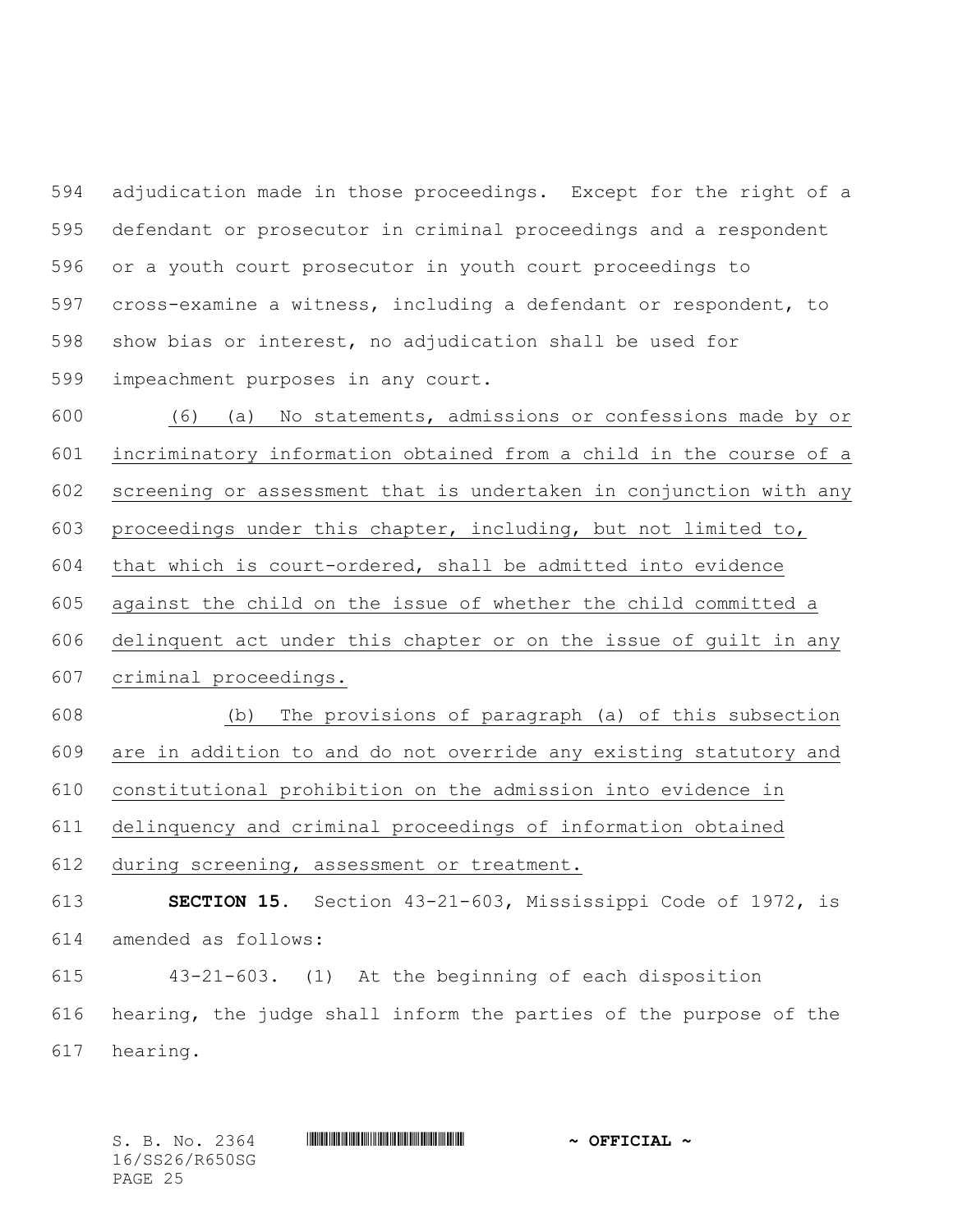(2) All testimony shall be under oath unless waived by all parties and may be in narrative form. The court may consider any evidence that is material and relevant to the disposition of the cause, including hearsay and opinion evidence. At the conclusion of the evidence, the youth court shall give the parties an opportunity to present oral argument.

 (3) If the child has been adjudicated a delinquent child, before entering a disposition order, the youth court should consider, among others, the following relevant factors:

(a) The nature of the offense;

 (b) The manner in which the offense was committed; (c) The nature and number of a child's prior adjudicated offenses;

 (d) The child's need for care and assistance; (e) The child's current medical history, including

medication and diagnosis;

 (f) The child's mental health history, which may include, but not be limited to, the Massachusetts Youth Screening Instrument version 2 (MAYSI-2);

 (g) Copies of the child's cumulative record from the last school of record, including special education records, if applicable;

 (h) Recommendation from the school of record based on areas of remediation needed;

(i) Disciplinary records from the school of record; and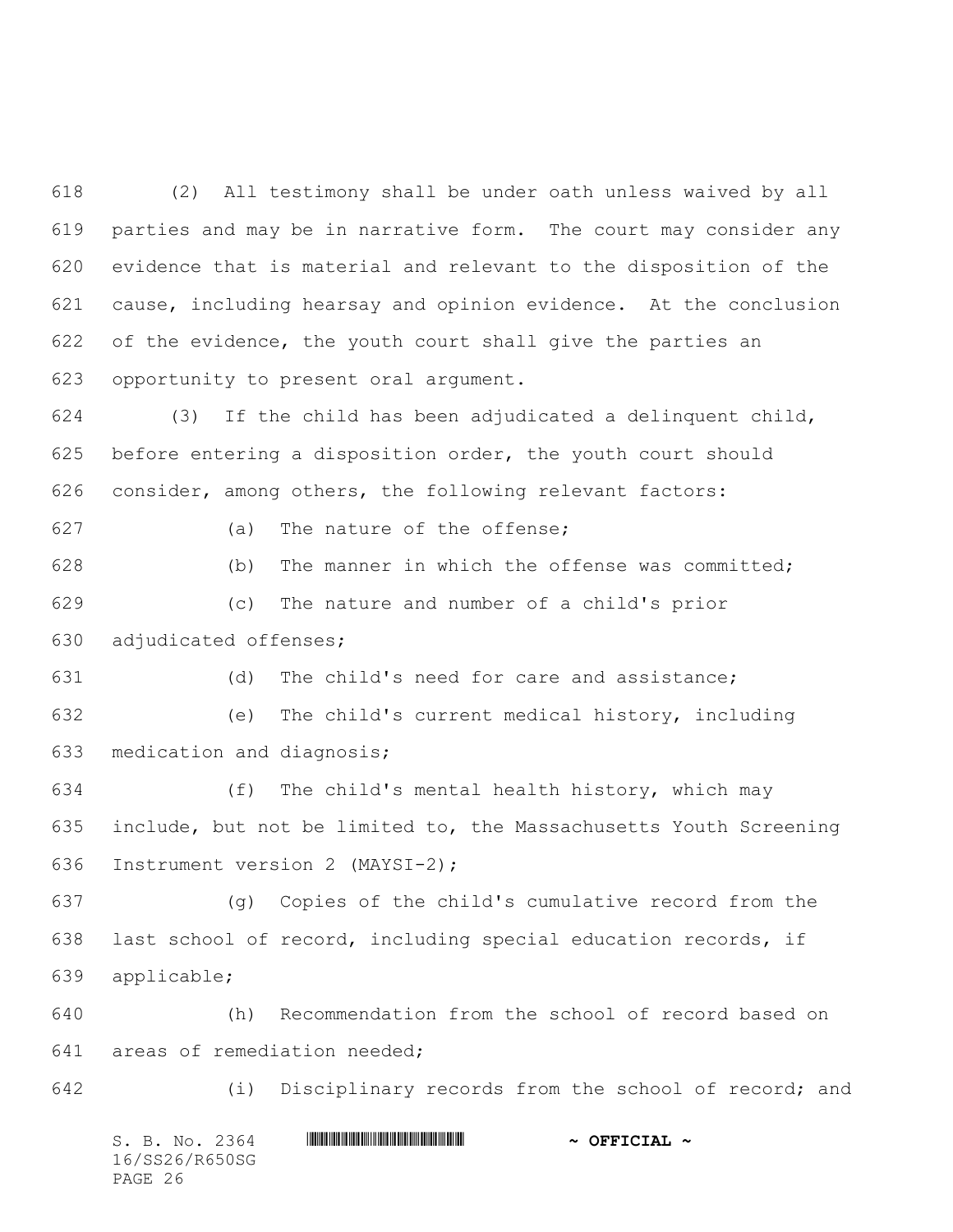(j) Records of disciplinary actions outside of the school setting.

 (4) If the child has been adjudicated a child in need of supervision, before entering a disposition order, the youth court should consider, among others, the following relevant factors:

 (a) The nature and history of the child's conduct; (b) The family and home situation; and

(c) The child's need of care and assistance.

 (5) If the child has been adjudicated a neglected child or an abused child, before entering a disposition order, the youth court shall consider, among others, the following relevant factors:

 (a) The child's physical and mental conditions; (b) The child's need of assistance;

 (c) The manner in which the parent, guardian or custodian participated in, tolerated or condoned the abuse, neglect or abandonment of the child;

 (d) The ability of a child's parent, guardian or custodian to provide proper supervision and care of a child; and (e) Relevant testimony and recommendations, where available, from the foster parent of the child, the grandparents of the child, the guardian ad litem of the child, representatives of any private care agency that has cared for the child, the family protection worker or family protection specialist assigned

16/SS26/R650SG PAGE 27

## S. B. No. 2364 **\*\*\* WILL AND \*\*\*\*** \*\*\* \*\*\* \*\*\* \*\*\* \*\*  $\sim$  **OFFICIAL** \*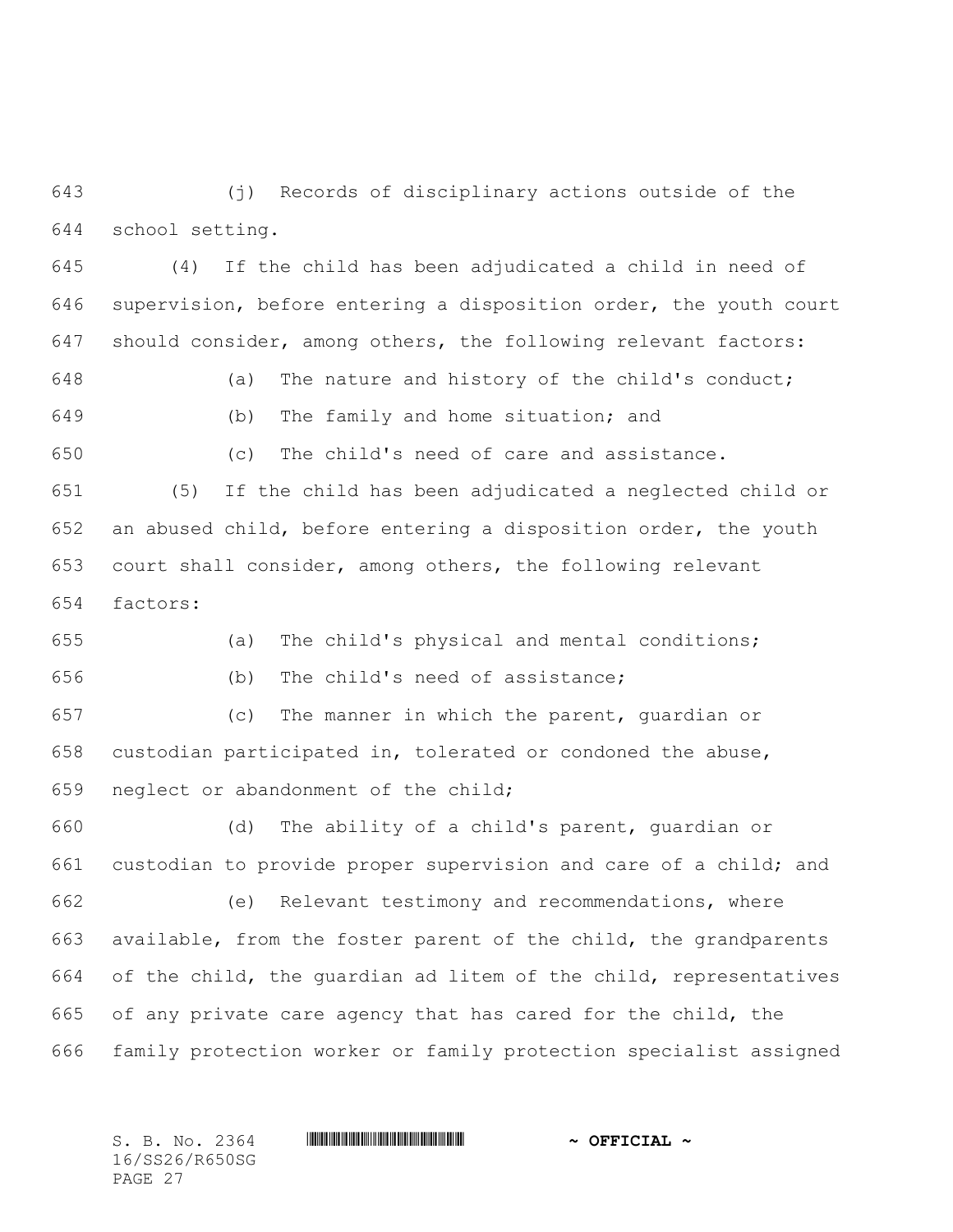to the case, and any other relevant testimony pertaining to the case.

 (6) After consideration of all the evidence and the relevant factors, the youth court shall enter a disposition order that shall not recite any of the facts or circumstances upon which the disposition is based, nor shall it recite that a child has been found guilty; but it shall recite that a child is found to be a delinquent child, a child in need of supervision, a neglected child or an abused child.

 (7) If the youth court orders that the custody or supervision of a child who has been adjudicated abused or neglected be placed with the Department of Human Services or any other person or public or private agency, other than the child's parent, guardian or custodian, the youth court shall find and the disposition order shall recite that:

 (a) (i) Reasonable efforts have been made to maintain the child within his own home, but that the circumstances warrant his removal and there is no reasonable alternative to custody; or

 (ii) The circumstances are of such an emergency nature that no reasonable efforts have been made to maintain the child within his own home, and that there is no reasonable alternative to custody; and

 (b) That the effect of the continuation of the child's residence within his own home would be contrary to the welfare of

S. B. No. 2364 **\*\*\* WILL AND \*\*\*\*** \*\*\* \*\*\* \*\*\* \*\*\* \*\*  $\sim$  **OFFICIAL** \* 16/SS26/R650SG PAGE 28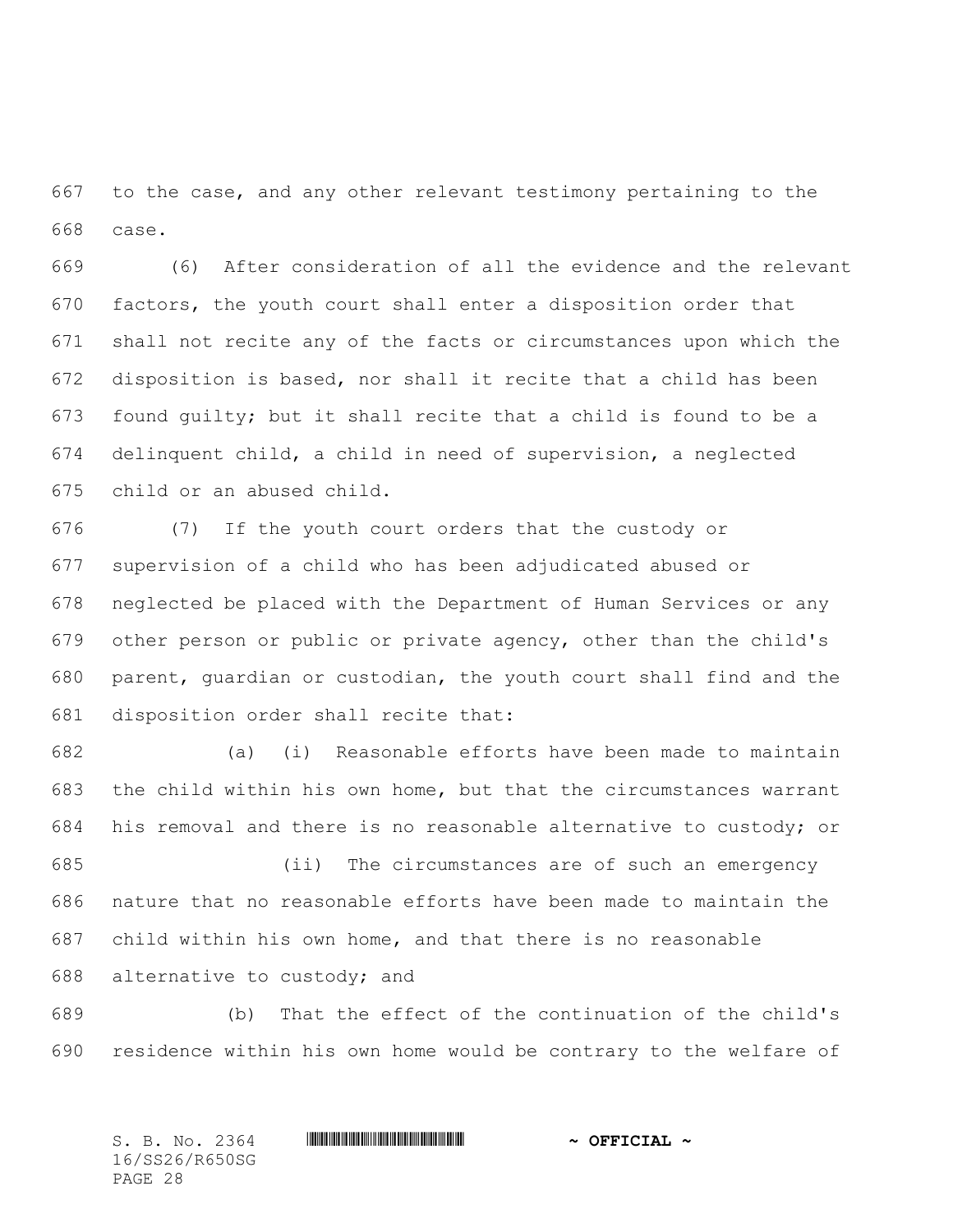the child and that the placement of the child in foster care is in the best interests of the child; or

 (c) Reasonable efforts to maintain the child within his home shall not be required if the court determines that:

 (i) The parent has subjected the child to aggravated circumstances, including, but not limited to, abandonment, torture, chronic abuse and sexual abuse; or

 (ii) The parent has been convicted of murder of another child of that parent, voluntary manslaughter of another child of that parent, aided or abetted, attempted, conspired or solicited to commit that murder or voluntary manslaughter, or a felony assault that results in the serious bodily injury to the surviving child or another child of that parent; or

 (iii) The parental rights of the parent to a sibling have been terminated involuntarily; and

 (iv) That the effect of the continuation of the child's residence within his own home would be contrary to the welfare of the child and that placement of the child in foster care is in the best interests of the child.

 Once the reasonable efforts requirement is bypassed, the court shall have a permanency hearing under Section 43-21-613 within thirty (30) days of the finding.

 (8) Upon a written motion by a party, the youth court shall make written findings of fact and conclusions of law upon which it relies for the disposition order. If the disposition ordered by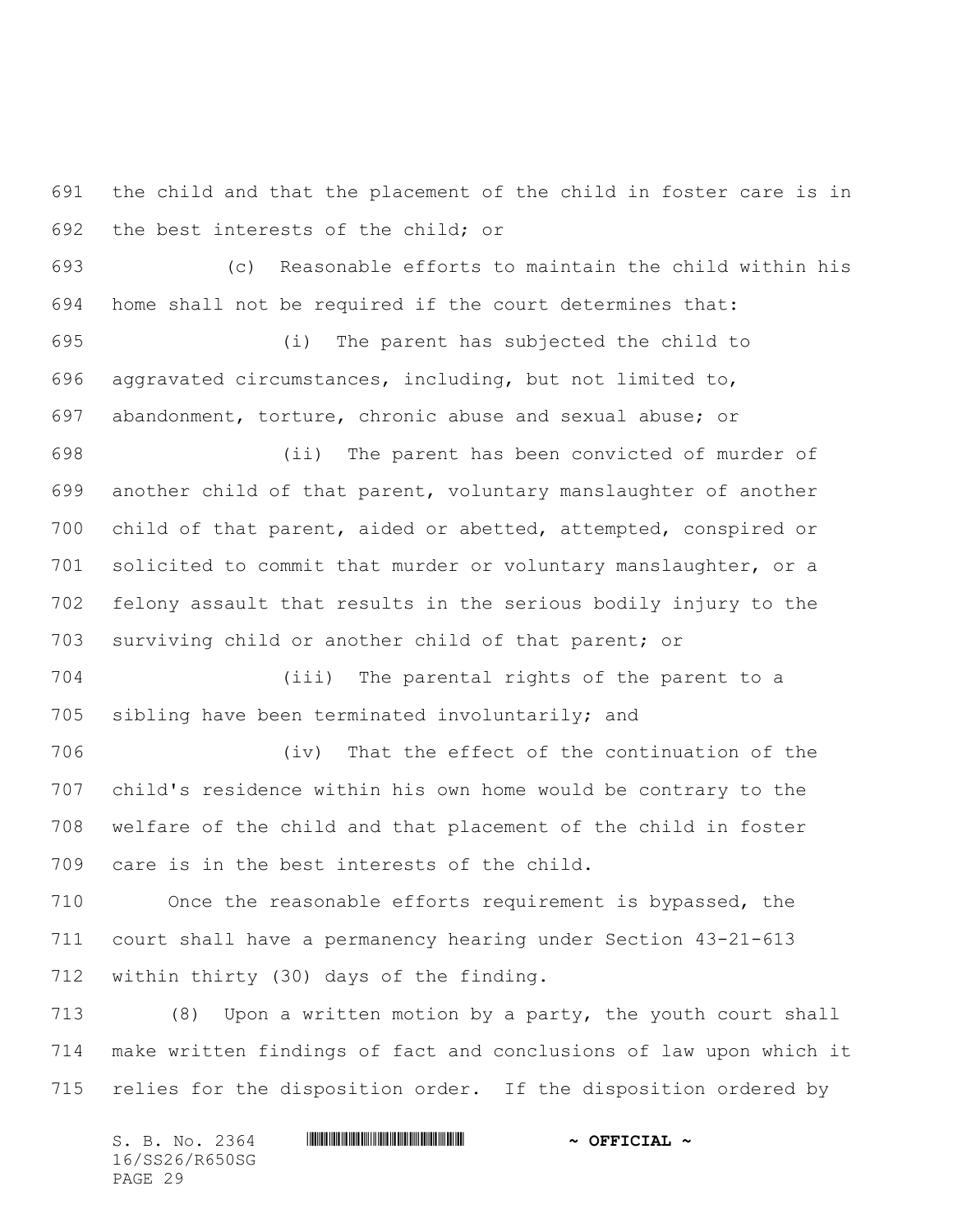the youth court includes placing the child in the custody of a training school, an admission packet shall be prepared for the child that contains the following information:

 (a) The child's current medical history, including 720 medications and diagnosis;

(b) The child's mental health history;

 (c) Copies of the child's cumulative record from the last school of record, including special education records, if reasonably available;

 (d) Recommendation from the school of record based on areas of remediation needed;

 (e) Disciplinary records from the school of record; and (f) Records of disciplinary actions outside of the school setting, if reasonably available.

 Only individuals who are permitted under the Health Insurance Portability and Accountability Act of 1996 (HIPAA) shall have access to a child's medical records which are contained in an admission packet. The youth court shall provide the admission packet to the training school at or before the child's arrival at the training school. The admittance of any child to a training school shall take place between the hours of 8:00 a.m. and 3:00 p.m. on designated admission days.

 (9) When a child in the jurisdiction of the Youth Court is committed to the custody of the Mississippi Department of Human Services and is believed to be in need of treatment for a mental